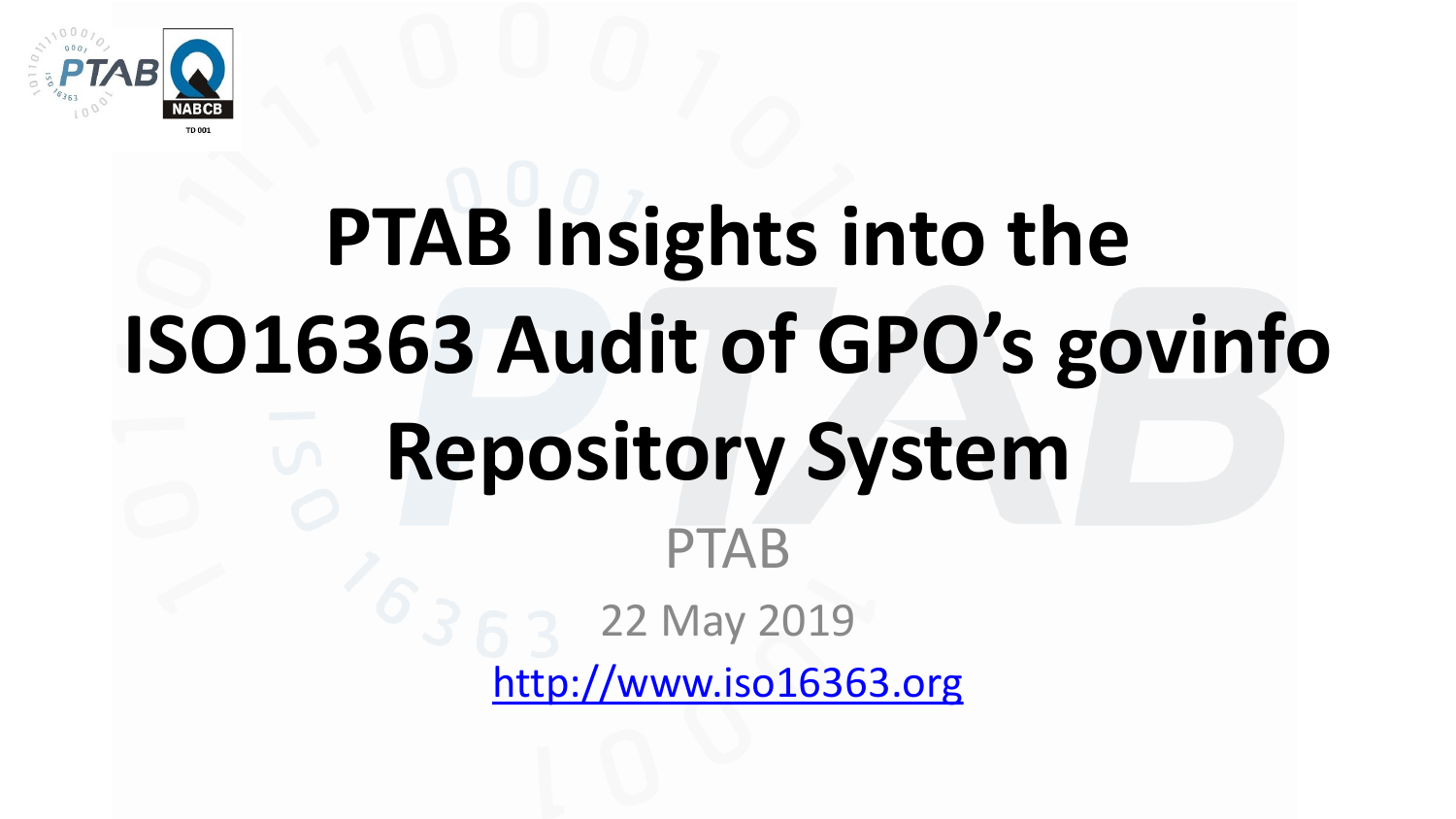

#### **Purpose**

- Explain why and how the ISO 16363 audit of GPO's govinfo repository system was carried out
- Describe the international processes involved
- Describe PTAB's specific procedures
- Gives examples to show
	- the breadth and depth of investigation by PTAB
	- the level of preparation of GPO
- Discuss the benefits of certification, including its international recognition.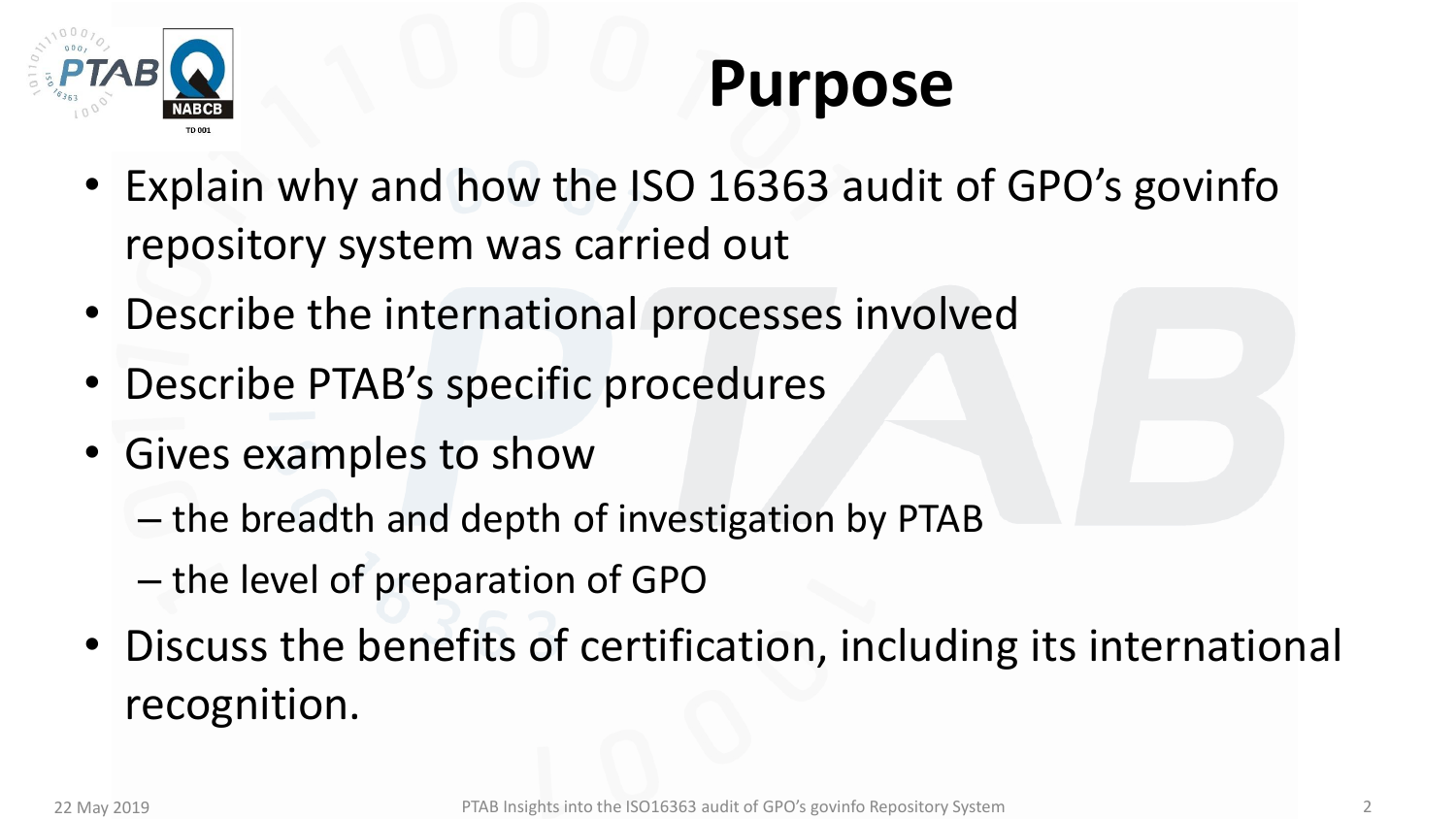

#### **ISO 16363**

- Guides an auditor in making a judgment about whether a repository can be trusted to preserve digitally encoded information
- Large number of "metrics" arranged hierarchically so that the auditor examines specific details
- Each metric has examples and more detailed explanatory discussion to assist repositories doing self-audits to prepare for ISO audit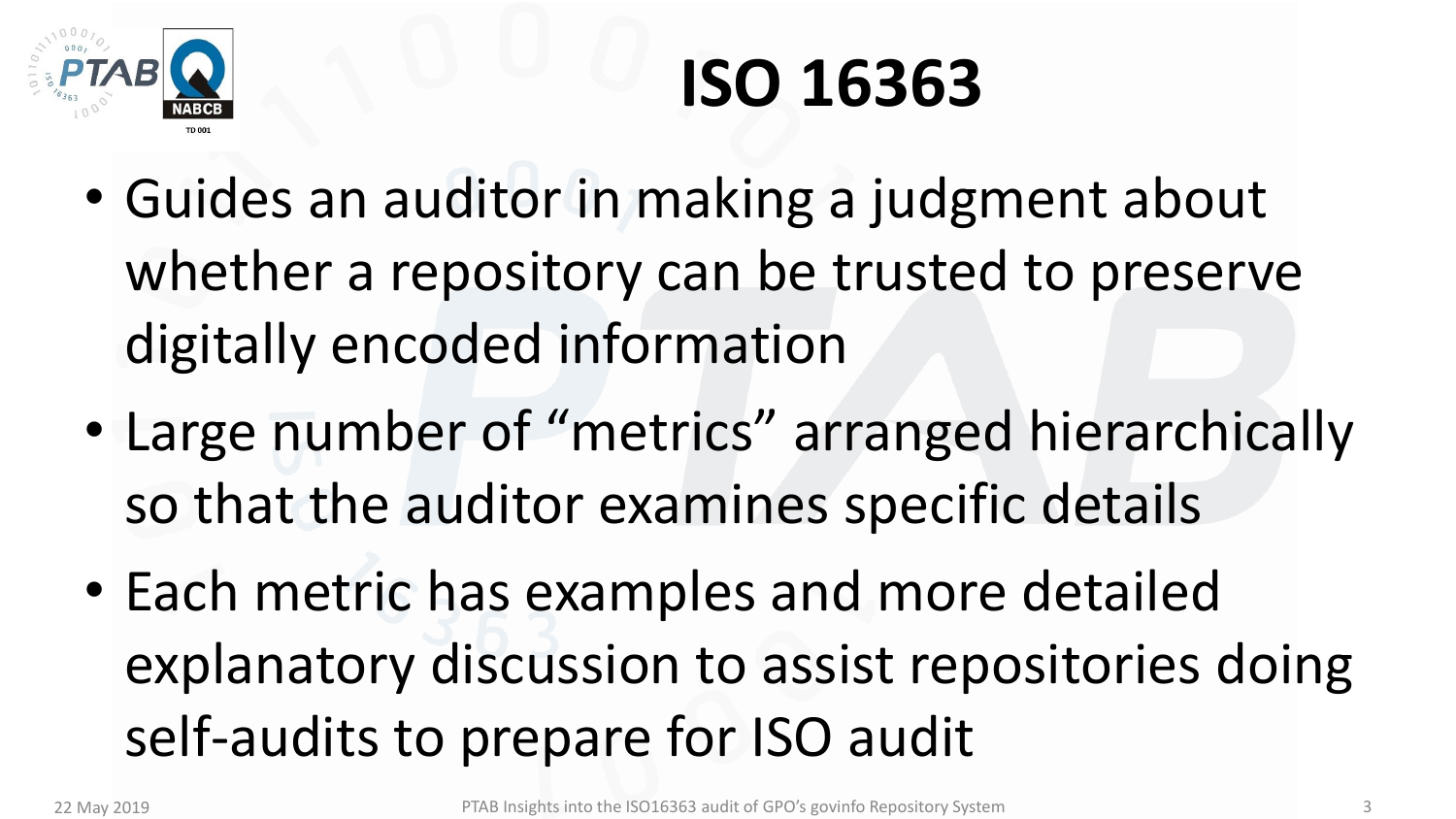

## **Relationship between standards**

- **ISO 14721:2012**, *A Reference Model for an Open Archival Information System (OAIS)* is the reference model for what is required for an archive to provide long-term preservation of digital information.
- **ISO 16363:2012***, Audit and certification of trustworthy digital repositories* sets out comprehensive metrics for what an archive must do, based on OAIS, covering Organizational Infrastructure, Digital Object Management, and Infrastructure and Security Risk Management.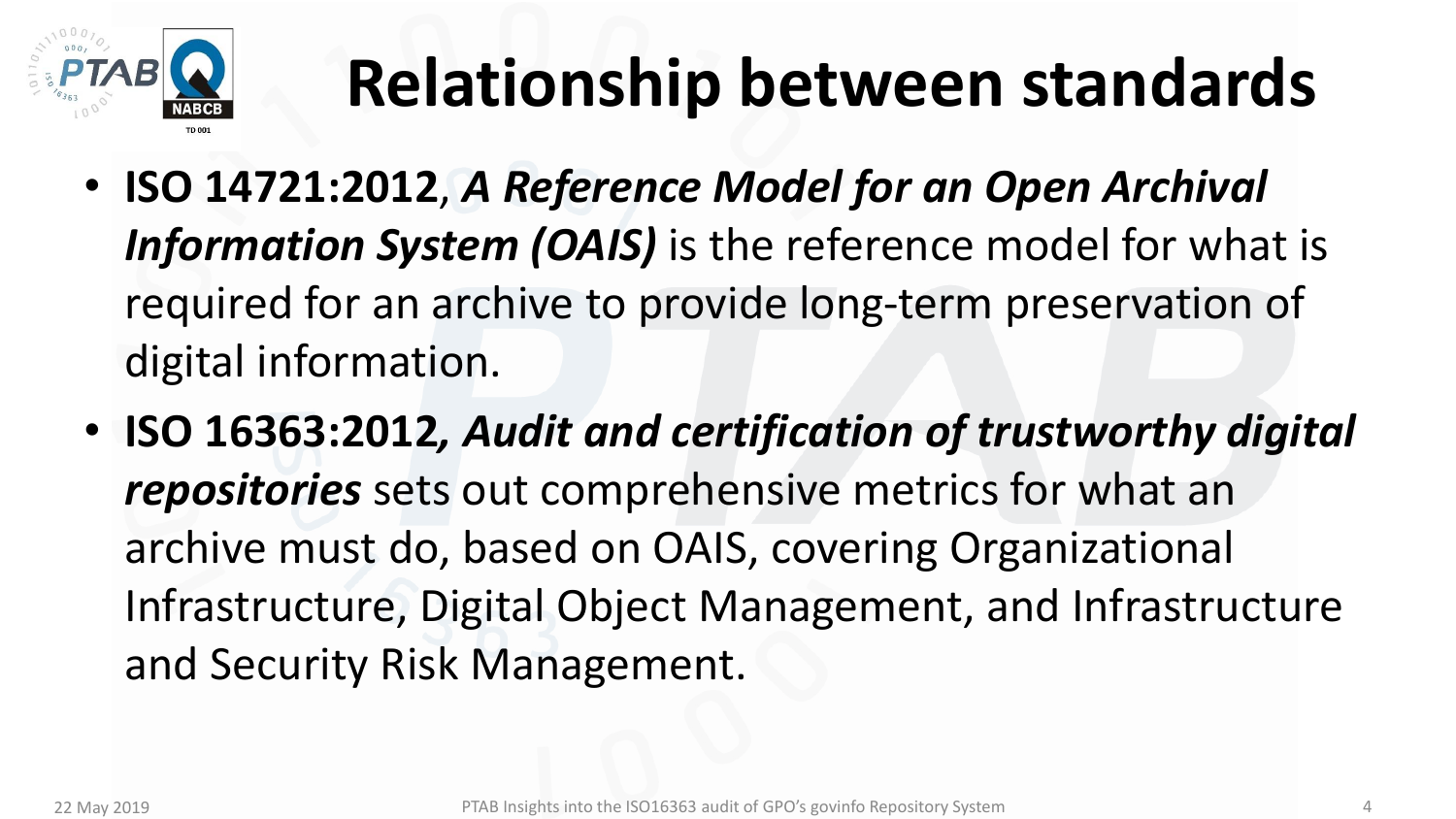

## **Relationship between standards**

• **ISO 16919:2014**, *Requirements for bodies providing audit and certification of candidate trustworthy digital repositories*  specifies the competencies and requirements for auditors and serves as an extension to **ISO/IEC 17021** *Requirements for bodies providing audit and certification of management systems*, providing additional requirements specific to auditing Trustworthy Digital Repositories.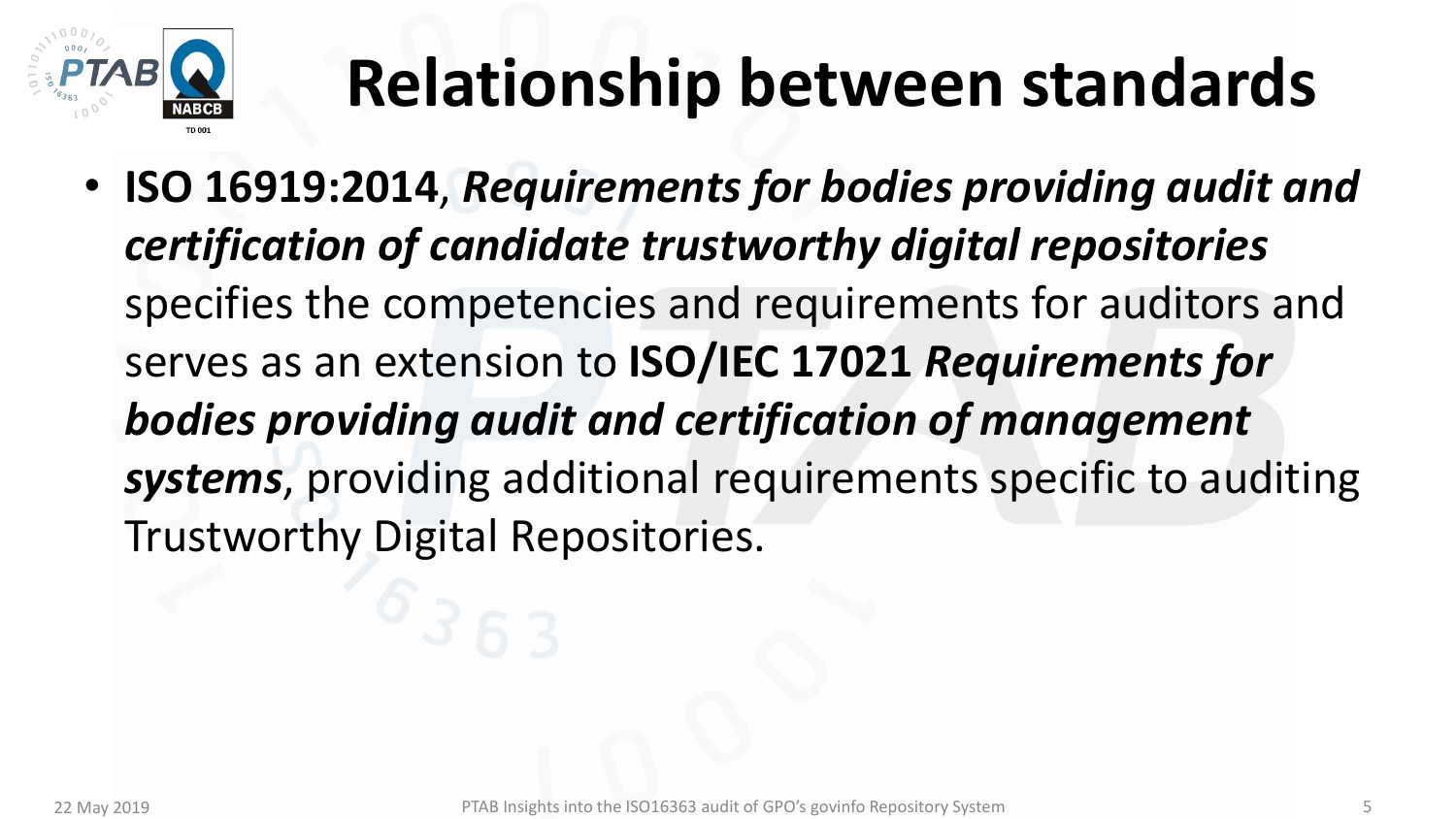

## **Nonconformities**

- Major nonconformity is a non-fulfilment of a requirement that affects the capability of the management system to achieve the intended results
	- The major nonconformities must be addressed in the 6 months following the on-site visit by agreeing with PTAB:
		- Root cause analysis
		- Plan for corrective action
		- Verification that the action has been successful
- Minor nonconformity is a non-fulfilment of a requirement that does not affect the capability of the management system to achieve the intended results
	- Plan must be agreed and should be implemented by the next audit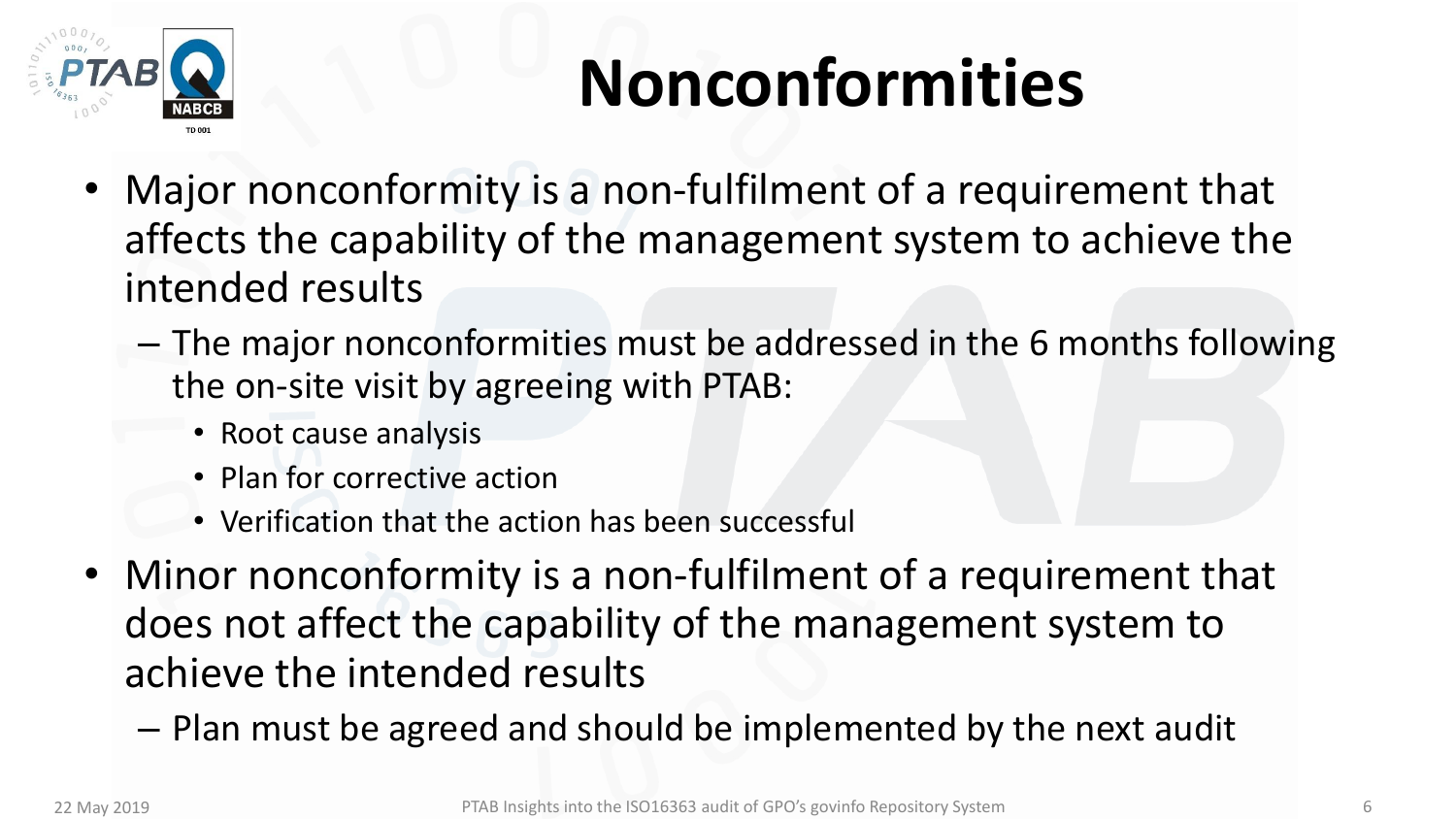

## **Why be certified?**

- To provide proof that the repository is doing a good job
- To help users make a choice between competitive repositories
- To instill confidence in depositors so they are more likely to deposit
- To instill confidence in consumers- so they are likely to increase their usage and have greater trust in the information provided
- To instill confidence from upper management
- To instill confidence from funders  $-$  i.e. that they are not wasting their money
- Certification under ISO 16363 demonstrates and reinforces GPO's commitment to its mission of ensuring permanent public access to U.S. Government information through the preservation of content in digital formats.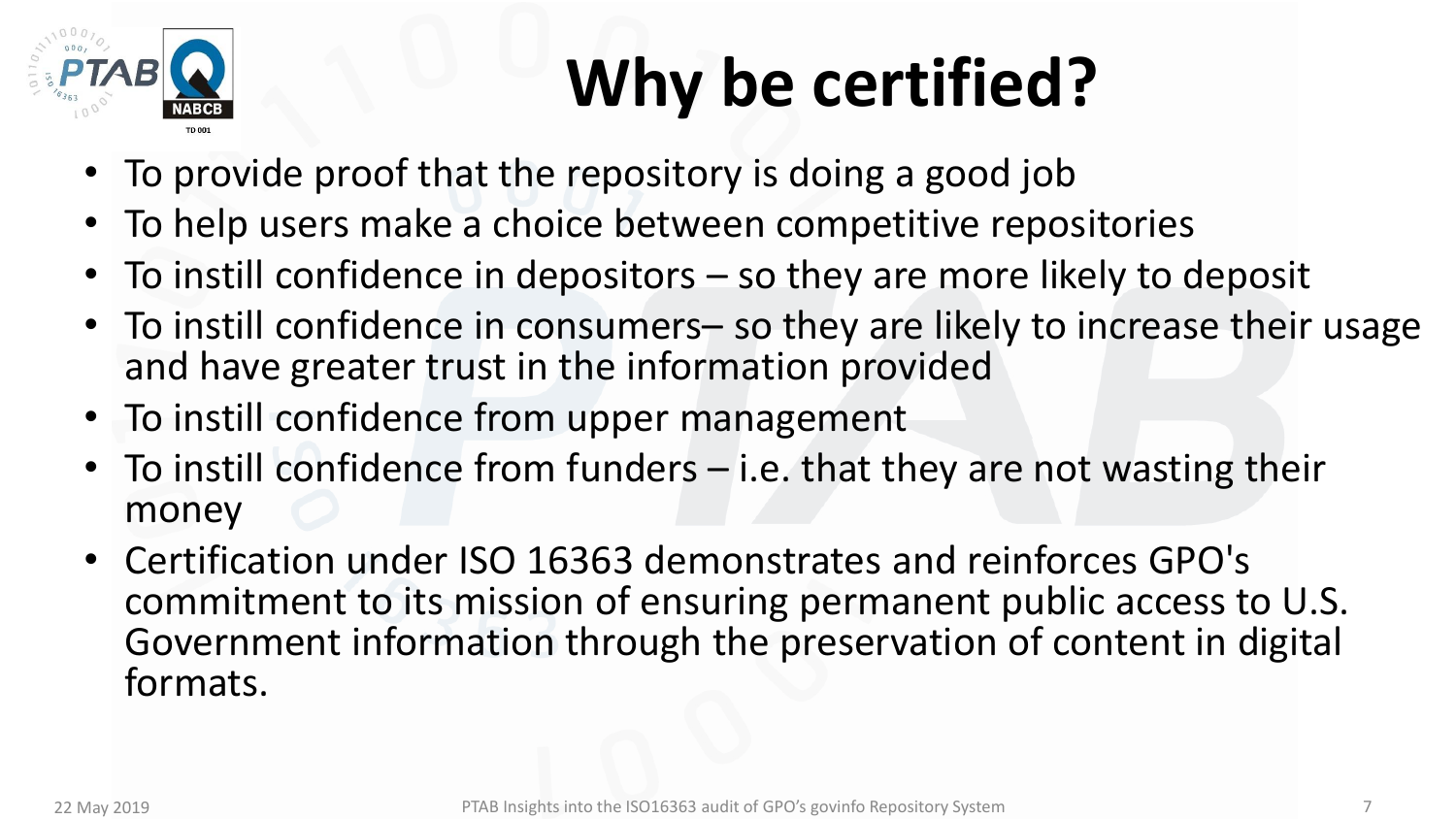

#### **The ISO audit process**

- There are many audit processes, some local, some international
- ISO audits are the type of audits which touch very many aspects of all our lives:
	- Food
	- Medical
	- Travel

– …

- Security
- ISO 9000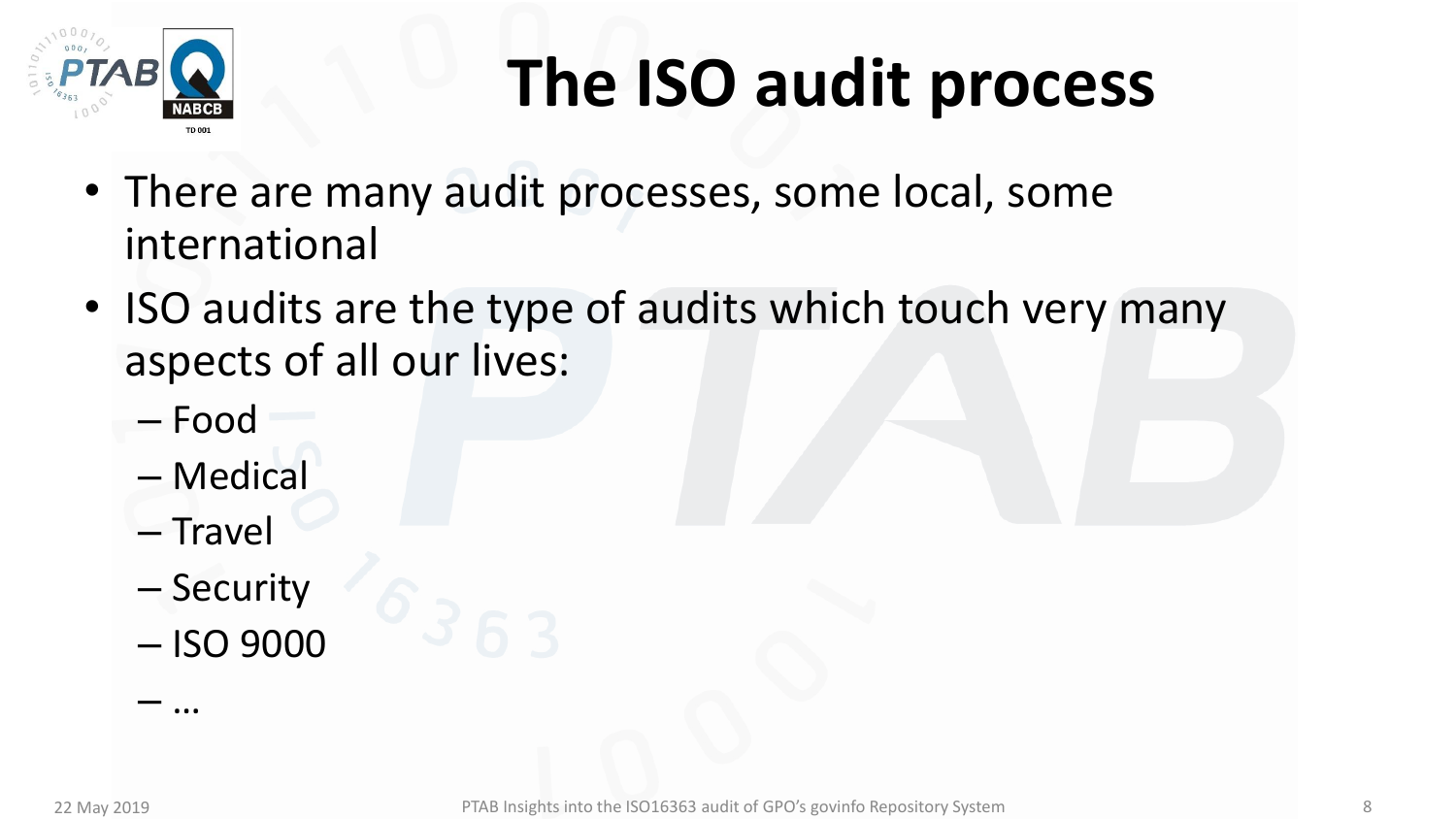

## **Aims of ISO audit and certification**

- Inspire confidence by ensuring audits are conducted with:
	- impartiality;
	- competence;
	- responsibility;
	- openness;
	- confidentiality;
	- responsiveness to complaints;
	- risk-based approach.
- Using the process ISO 17021:2015 which is tried and tested for many activities, in many countries, with many organisations – Process requires periodic surveillance and recertification audits
- ISO 16919 specialises ISO 17021 to address digital repositories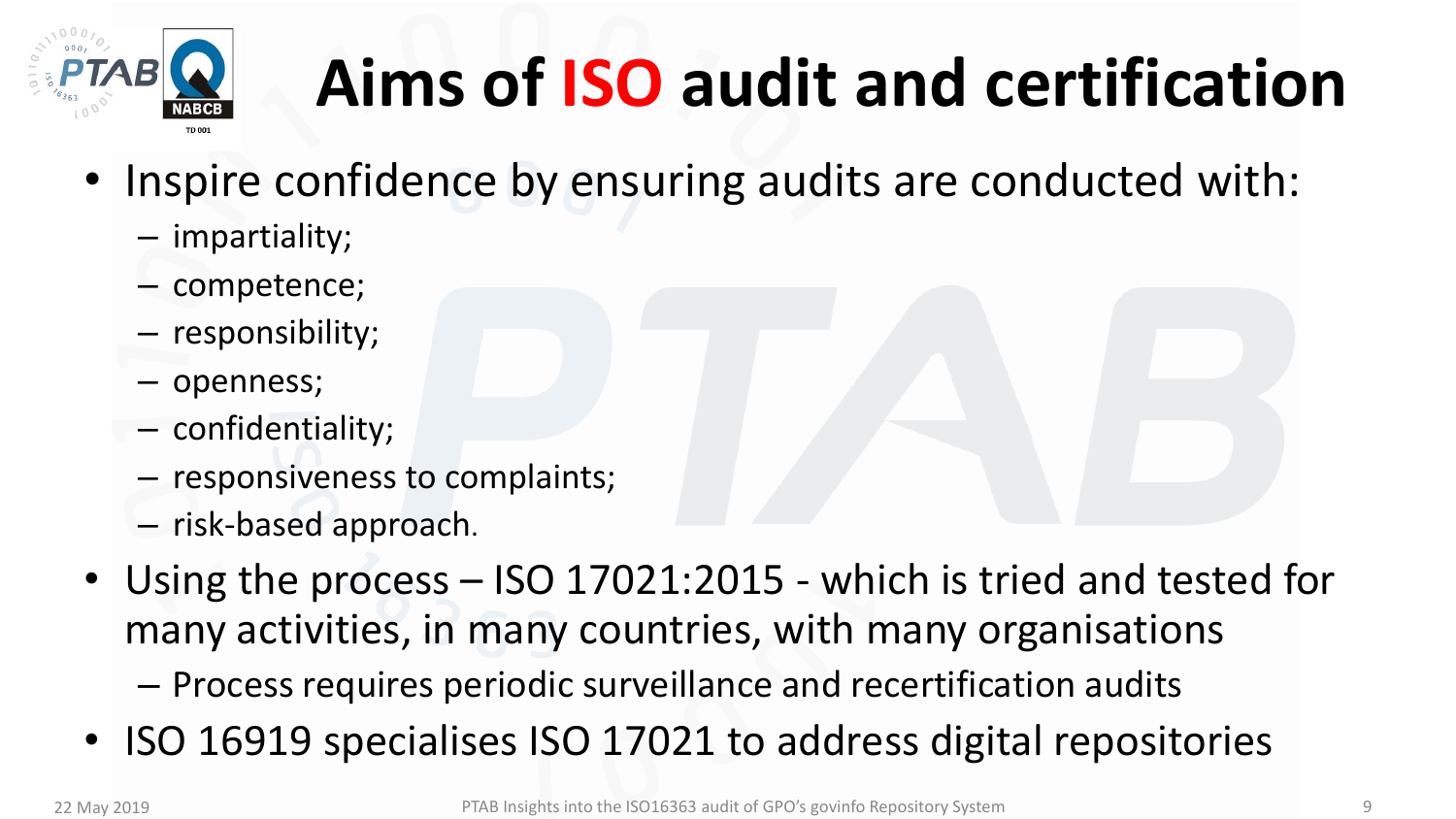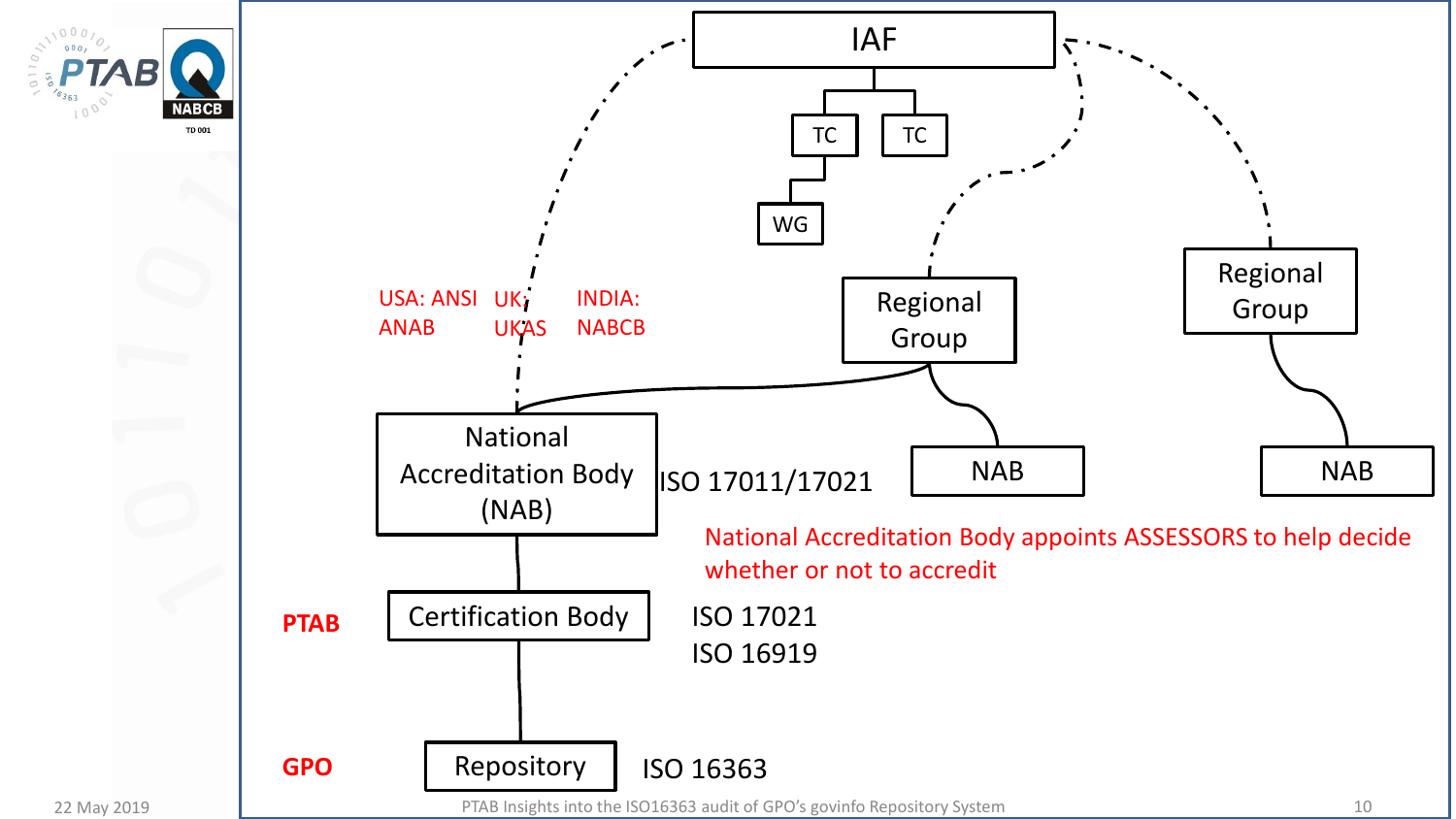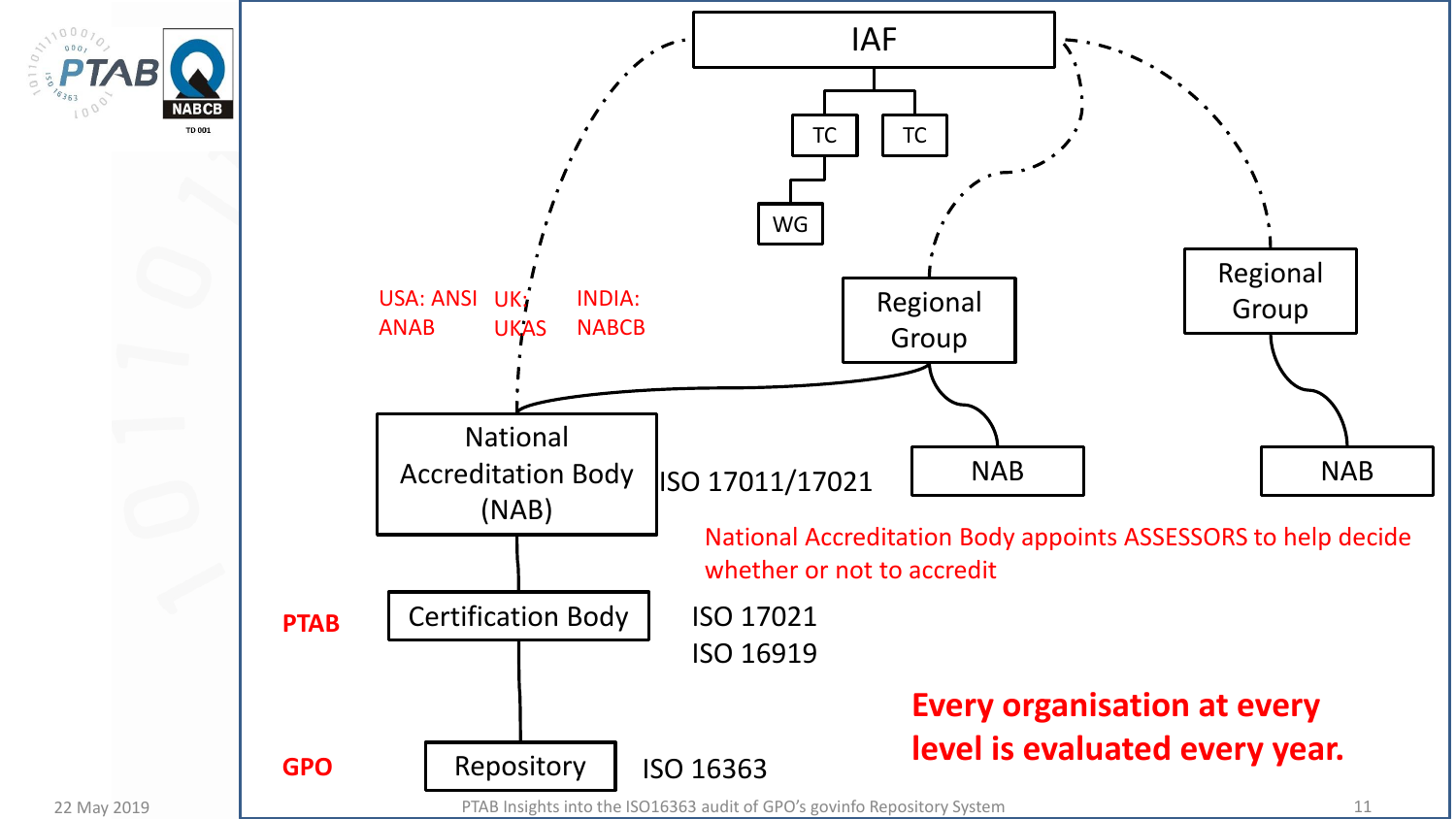

## **Who audits?**

- Audit organizations must:
	- –Have people with the required competences, supported by the audit body's management system
	- –Use the tried and tested ISO 17021:2015 processes and methods to give confidence
	- –Use ISO 16919:2014 processes and methods that adapt the general processes for digital repositories
	- –Be evaluated annually by assessors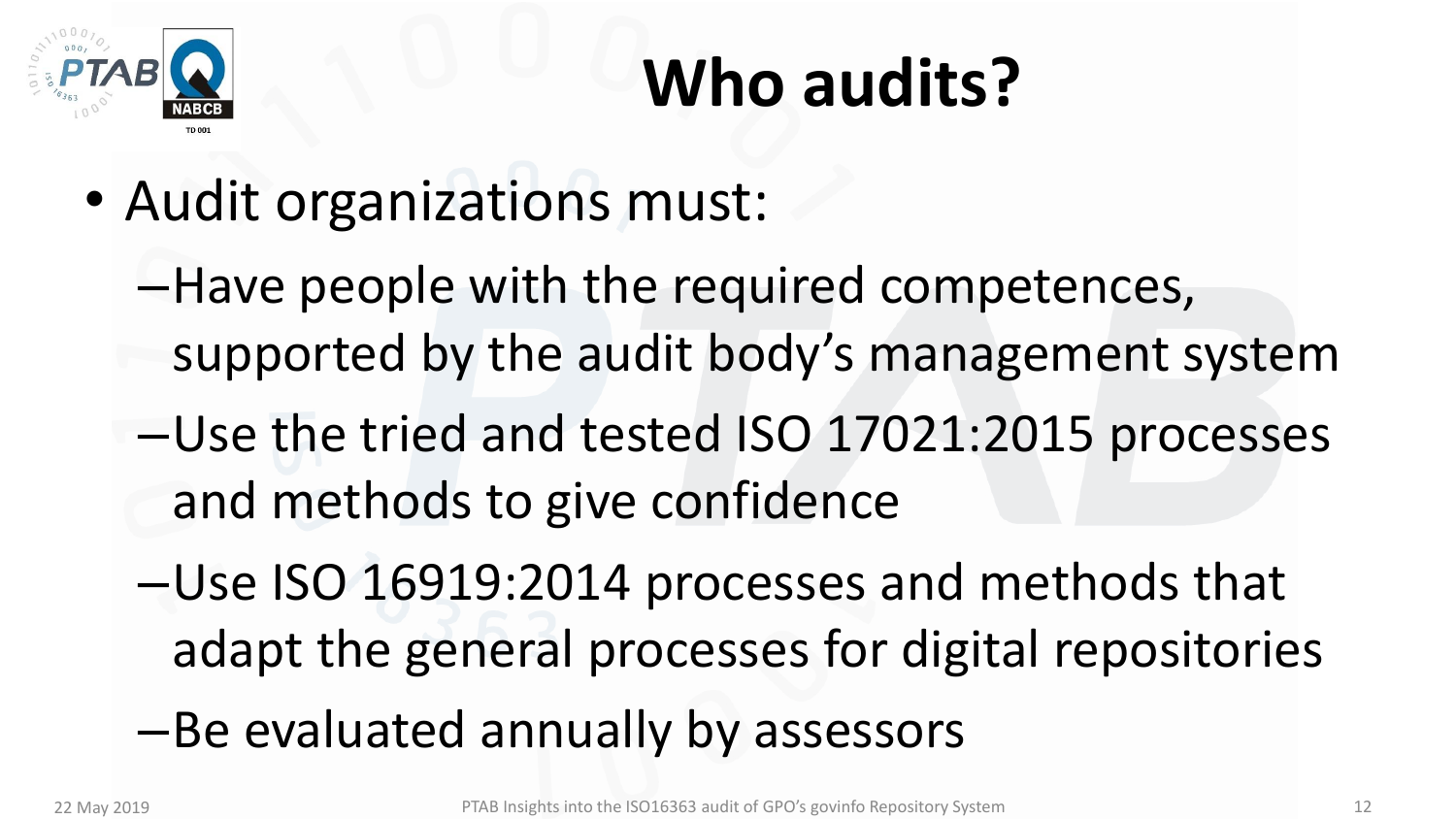

## **ISO Process – the audit body must:**

- Determine whether it is able to perform the audit. If so, it must
- Develop the audit program which must include
	- An initial certification with these components
		- Stage 1 often an off-site review of documentation identifying areas of concern that could be classified as a nonconformity during stage 2.
		- Stage 2 on-site review using a defined process to identify nonconformities
		- Repository resolves issues
		- Certification committee makes decision on whether or not to award certificate
	- Annual surveillance audit in year 1 and year 2 after the initial certification
	- Re-certification audit in year 3, to begin the cycle again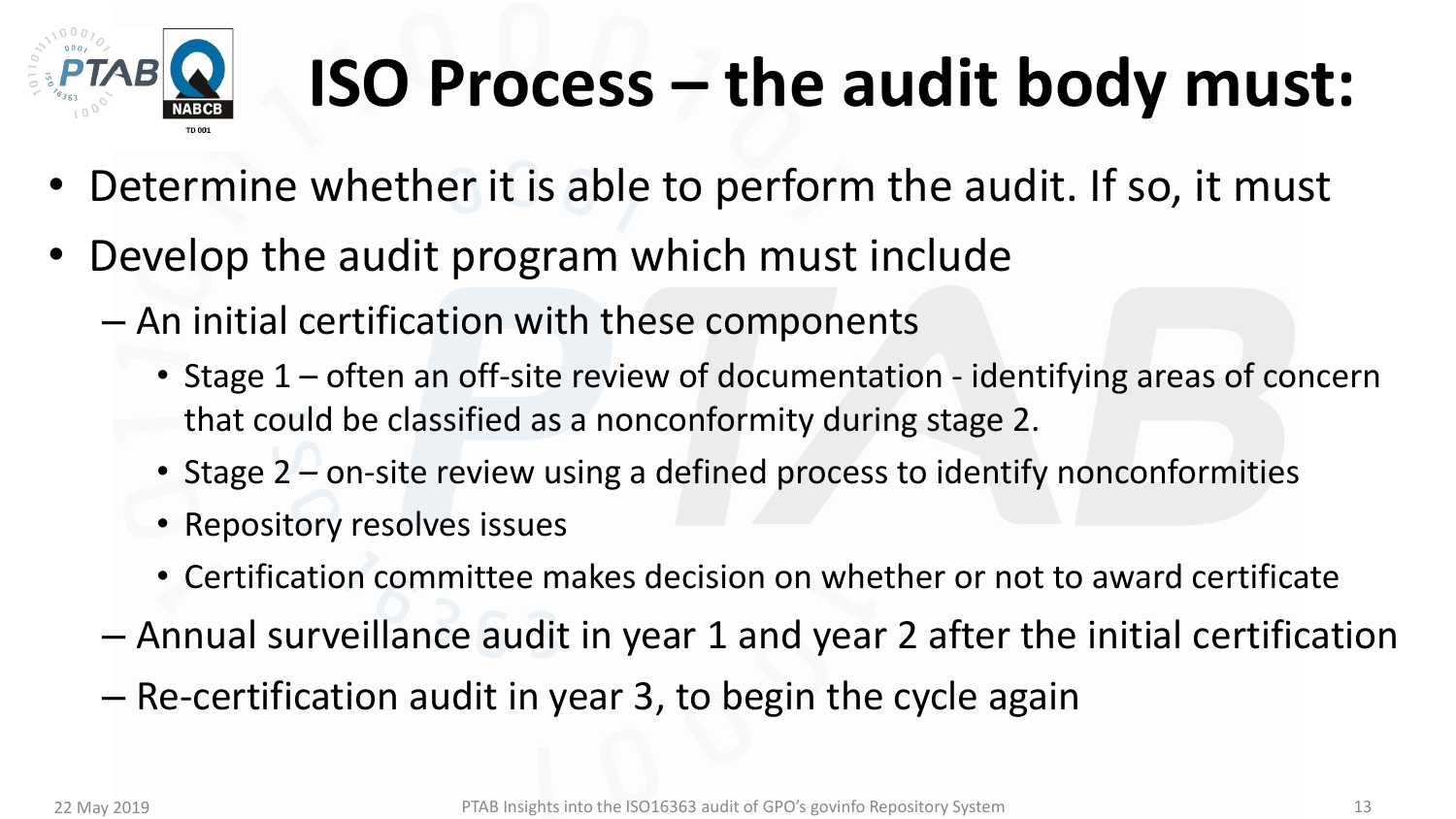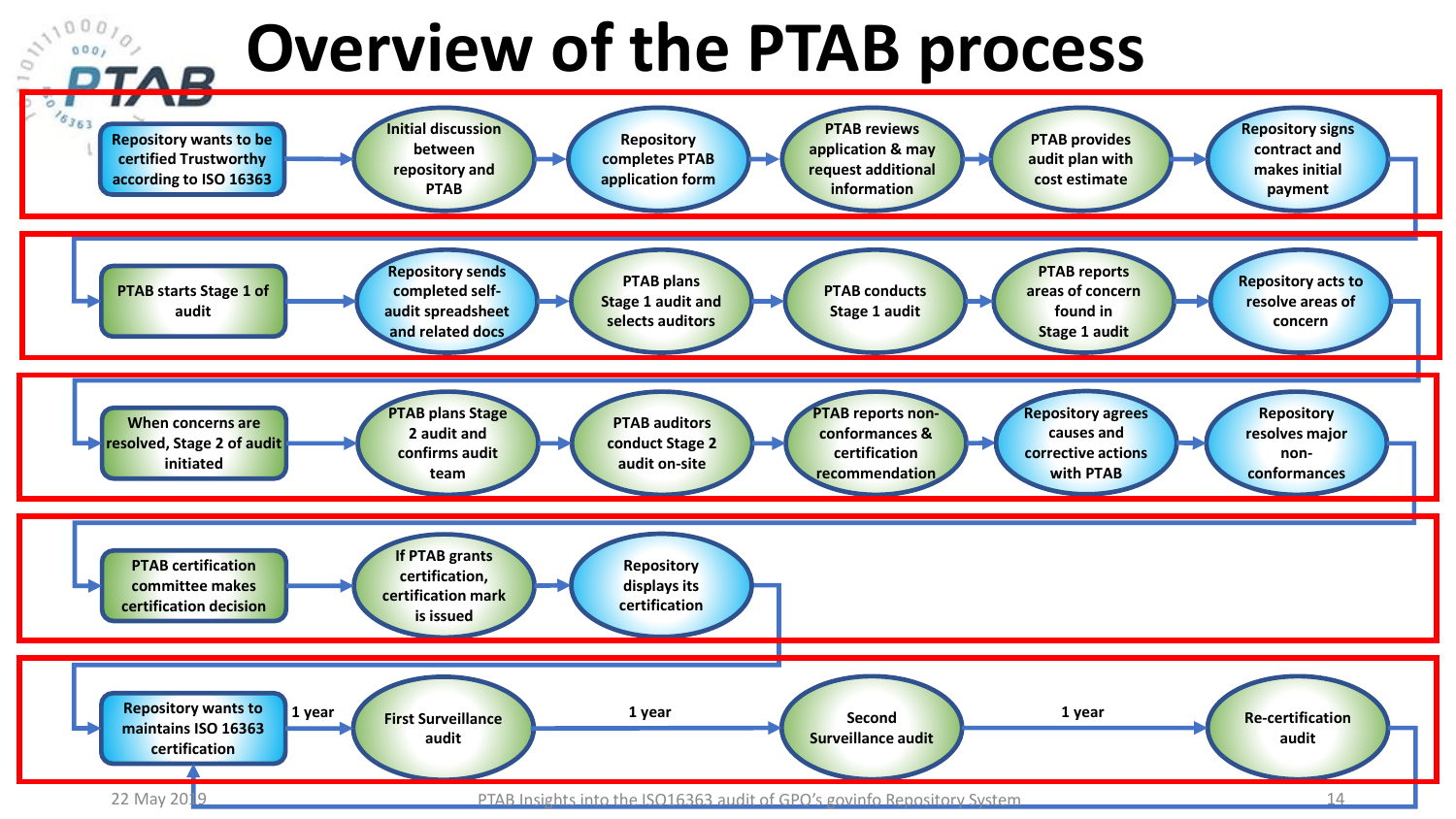

## **GPO Stage 1 audit**

- a) Evaluate the GPO's site-specific conditions and to undertake discussions with the GPO's personnel to determine the preparedness for stage 2;
	- 1) identify "areas of concern" things that could be non-conformities
	- 2) allows time for GPO to fix the issues
	- 3) make sure that on-site audit goes smoothly
- b) Obtain necessary information regarding the scope of the management system, including: GPO's site(s);
	- 1) processes and equipment used;
	- 2) levels of controls established (particularly in case of multisite clients);
	- 3) applicable statutory and regulatory requirements;
	- 4) review the allocation of resources for stage 2 and agree on the details of stage 2 with the GPO;
- c) Provide a focus for planning stage 2 by gaining a sufficient understanding of GPO's management system and site operations in the context of the management system standard or other normative document;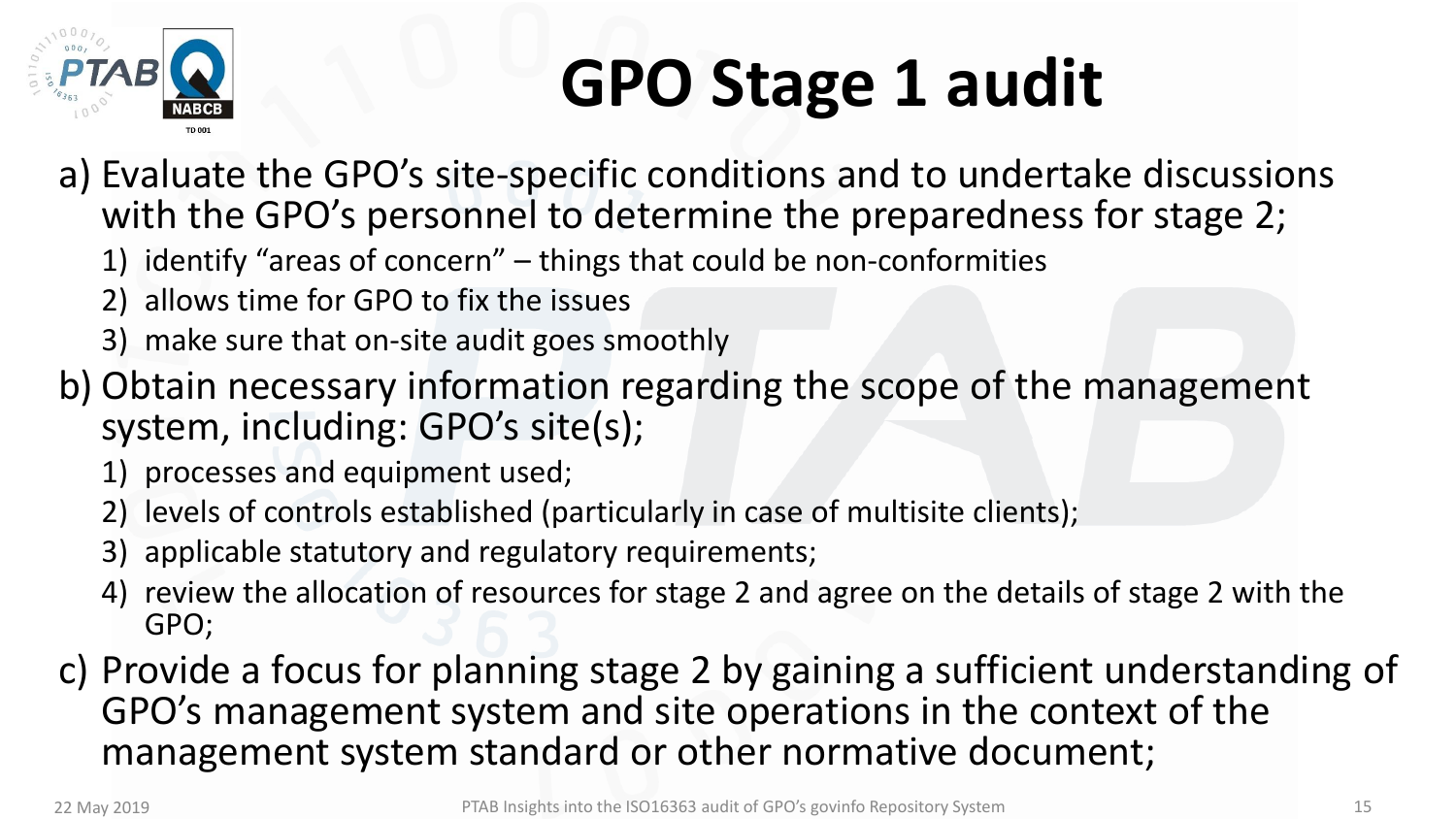

#### **Investigation of GPO's readiness for audit**

- GPO is large, having holdings totalling 65TB, with 1.5M AIPs, 45M retrievals per month in 2017 and supported by a staff of 40 FTE
- GPO collected detailed evidence for each metric
	- 800+ MB in 900+ files in 100+ folders (with some duplication)
- Reviewed by PTAB auditors
	- Adequate information in the AIP?
	- Enough Representation Information?
	- Adequate understandability?
	- Integrity checking inadequate?
	- Backups not held far enough from repository?
- GPO fixed had time to fix the issues and provided extra evidence
- PTAB updated review
- $\rightarrow$  GPO ready for on-site audit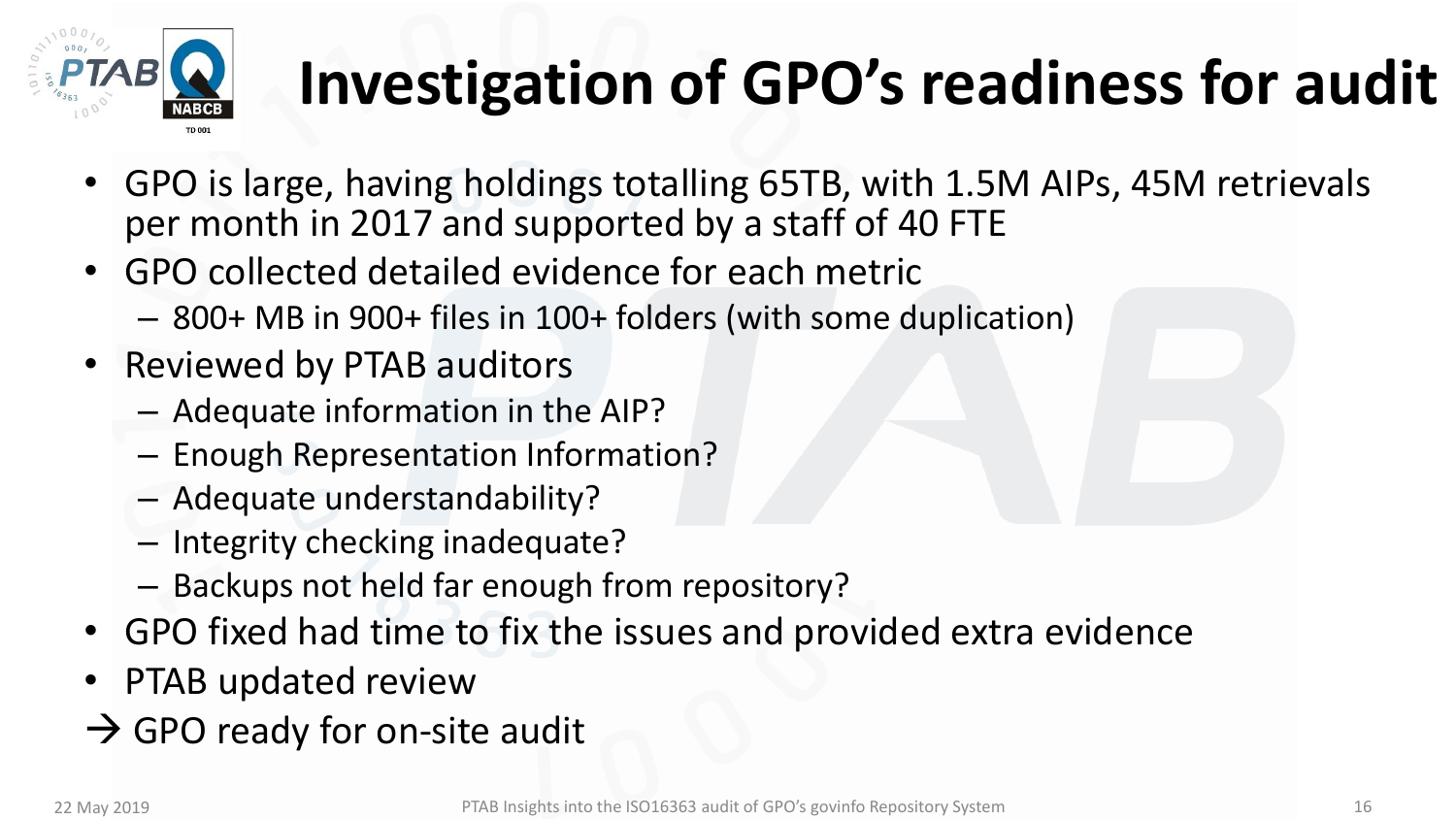

## **GPO Stage 2 – the on-site visit**

- Time limited and focussed, following the agreed agenda
- Need to assess information and evidence about conformity to all metrics:
	- Interviews with staff
	- Observation of processes and activities
	- Review of additional documents and records such as computer logs
- Opening and closing meetings must include information specified by ISO 17021 to ensure transparency. Also regular feedback
- Includes recommendation on certification
- Final feedback is in the detailed audit report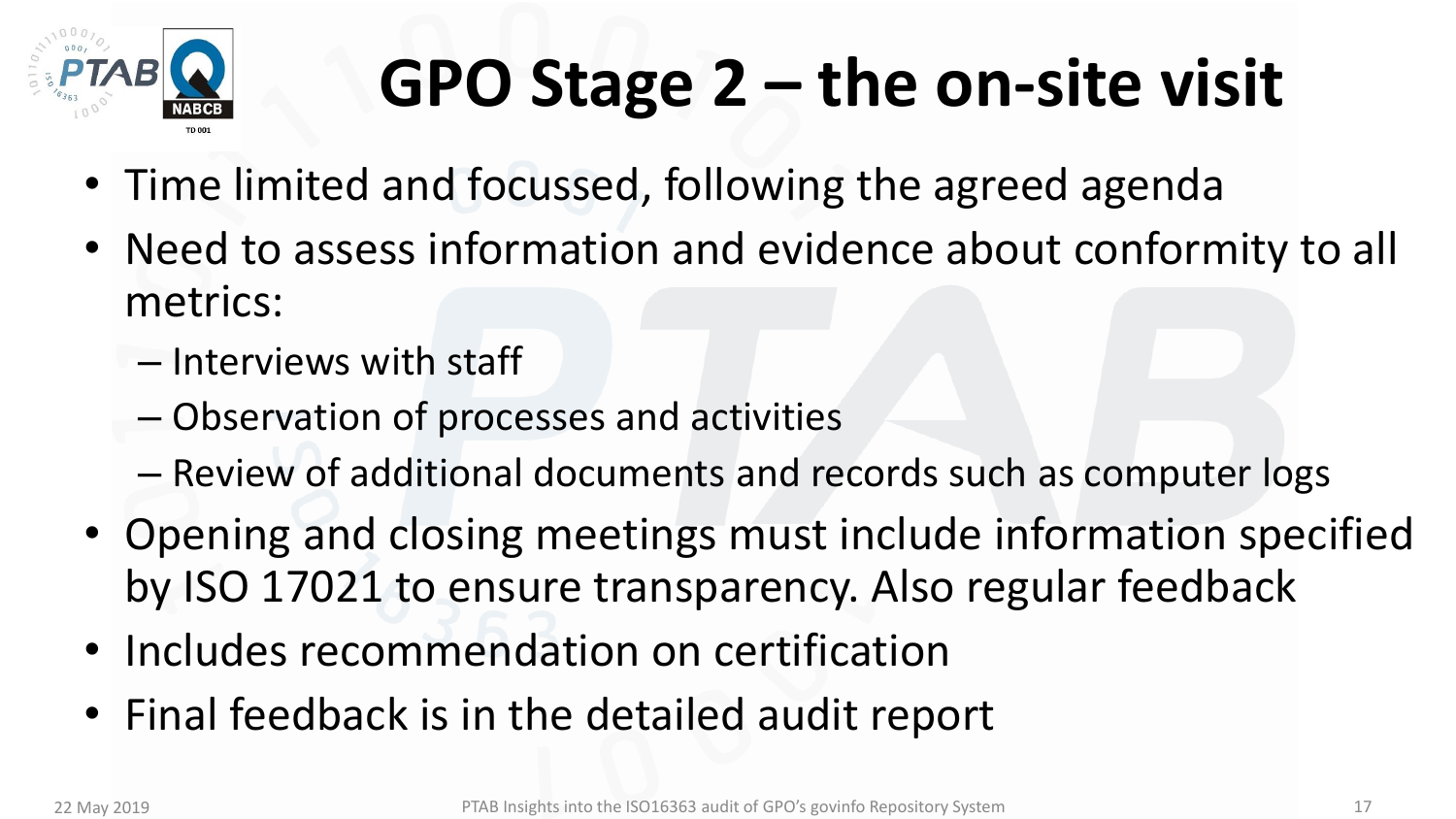

#### **Day 1 schedule**

| Day         | 6 <sup>th</sup> Dec 2018                                                                                                                                                                                                                                                                                                                                                                                               |                                                                  | Lead                                  |
|-------------|------------------------------------------------------------------------------------------------------------------------------------------------------------------------------------------------------------------------------------------------------------------------------------------------------------------------------------------------------------------------------------------------------------------------|------------------------------------------------------------------|---------------------------------------|
| <b>Time</b> | <b>Activity</b>                                                                                                                                                                                                                                                                                                                                                                                                        |                                                                  |                                       |
| 09:00       | <b>Arrival</b>                                                                                                                                                                                                                                                                                                                                                                                                         |                                                                  |                                       |
| 09:15       | <b>Opening meeting:</b> Introductions, confirmation of plans and expectations.                                                                                                                                                                                                                                                                                                                                         |                                                                  |                                       |
| 09:45       | Review of points arising from Stage 1 of audit to ensure that all areas of concern and questions are<br><b>PTAB</b><br>answered at this point or else will be resolved during remainder of the audit.                                                                                                                                                                                                                  |                                                                  |                                       |
| 10:45       | <b>GPO</b><br><b>Walkthrough by client</b><br>Overview of the repository operations, and information flow from Ingest to Dissemination and overview of<br>Preservation activities including policies, adherence to Information Model and Mandatory Responsibilities. This<br>should, if possible, consist mainly of demos of actual ingest and access sessions, to provide an overview of<br>the actual GPO processes; |                                                                  |                                       |
| 13:00       | Lunch                                                                                                                                                                                                                                                                                                                                                                                                                  |                                                                  |                                       |
| 13:30       | Team 1                                                                                                                                                                                                                                                                                                                                                                                                                 | Team 2                                                           | <b>PTAB</b>                           |
|             | Digital Object Management - section 4 of ISO<br>16363                                                                                                                                                                                                                                                                                                                                                                  | <b>Organizational Infrastructure</b> - section 3 of ISO<br>16363 |                                       |
|             | 4.1 Ingestion: Acquisition of Content, 4.2 Ingestion:                                                                                                                                                                                                                                                                                                                                                                  |                                                                  |                                       |
|             | Creation of AIP, 4.3 Preservation Planning,                                                                                                                                                                                                                                                                                                                                                                            |                                                                  |                                       |
| 17:30       | Internal meeting of the team                                                                                                                                                                                                                                                                                                                                                                                           |                                                                  | <b>PTAB</b><br>$P_1$ <b><i>AB</i></b> |
| 17.45       | Feedback to Client on day's findings hts into the ISO16363 audit of GPO's govinfo Repository System                                                                                                                                                                                                                                                                                                                    |                                                                  |                                       |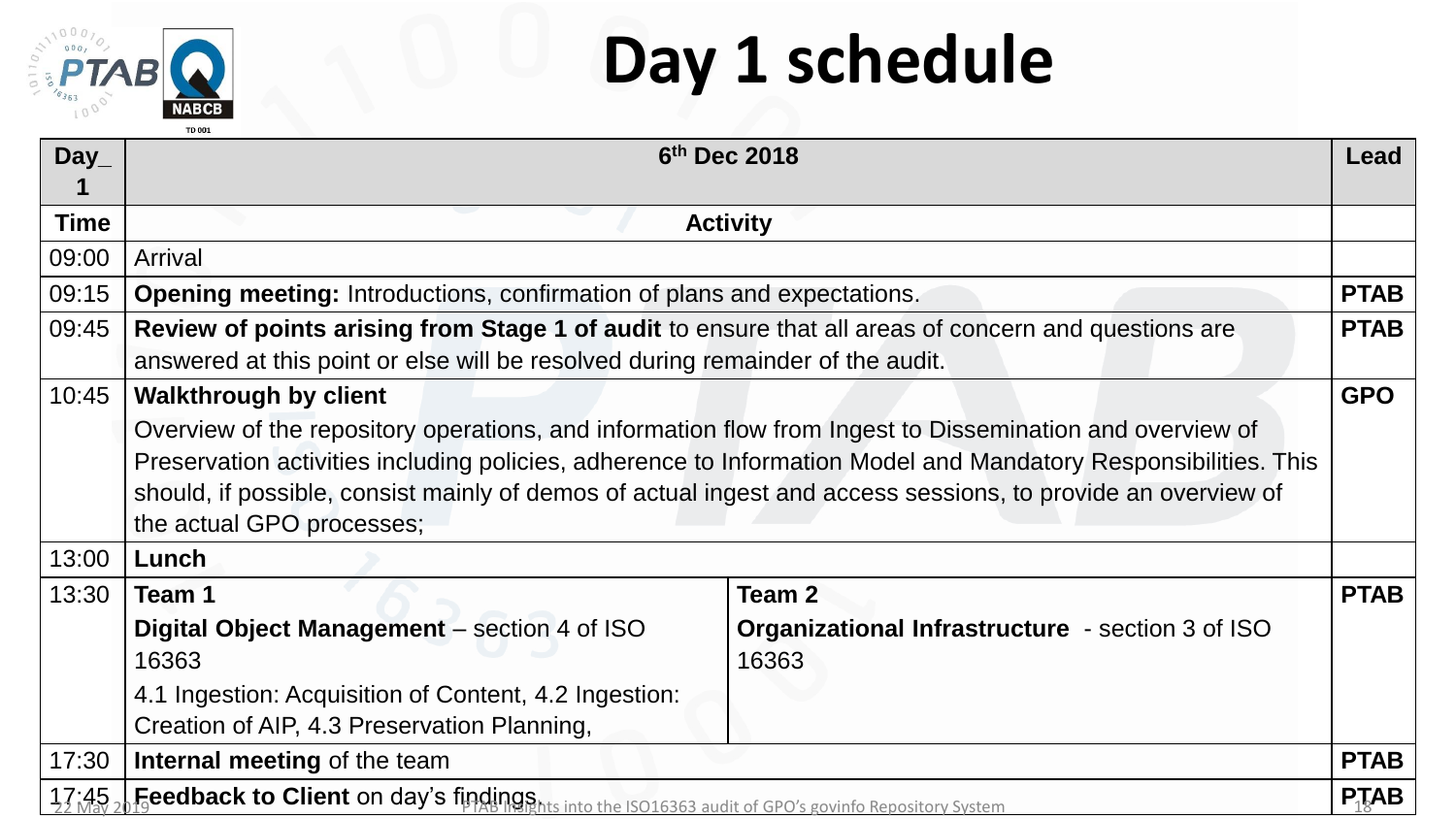

#### **Day 2 schedule**

| Day_         | 7th Dec 2018                                                                            |                                                  |             |
|--------------|-----------------------------------------------------------------------------------------|--------------------------------------------------|-------------|
| $\mathbf{2}$ |                                                                                         |                                                  |             |
| <b>Time</b>  |                                                                                         | <b>Activity</b>                                  |             |
| 09:00        | <b>Arrival</b> and start of Audit                                                       | <b>Travel to ACF</b>                             |             |
| 09:15        | Digital Object Management – section 4 of ISO 16363                                      |                                                  |             |
| 09:45        | 4.4 AIP Preservation                                                                    | <b>ACF Site Inspections + Staff Interviews</b>   | <b>PTAB</b> |
|              |                                                                                         | Infrastructure and security risk management -    |             |
|              |                                                                                         | section 5 of ISO 16363                           |             |
|              |                                                                                         | 5.1 Technical Infrastructure and risk management |             |
|              |                                                                                         |                                                  |             |
| 12:15        |                                                                                         | Travel back to GPO HQ                            |             |
| 13:00        | <b>Lunch Break</b>                                                                      |                                                  |             |
| 14:00        | Digital Object Management – section 4 of ISO 16363                                      | 5.1 Technical Infrastructure and risk management | <b>PTAB</b> |
|              | 4.5 Information Management, 4.6 Access Management                                       | (continued)                                      |             |
|              |                                                                                         | 5.2 Security risk management                     |             |
|              |                                                                                         |                                                  |             |
| 16:00        | Internal meeting of the team, Finalization of report, etc.                              |                                                  |             |
| 17:00        | <b>Closing meeting</b>                                                                  |                                                  | <b>PTAB</b> |
| 17:45        | <b>Close of Stage 2 Audit</b>                                                           |                                                  |             |
|              | PTAB Insights into the ISO16363 audit of GPO's govinfo Repository System<br>22 May 2019 |                                                  |             |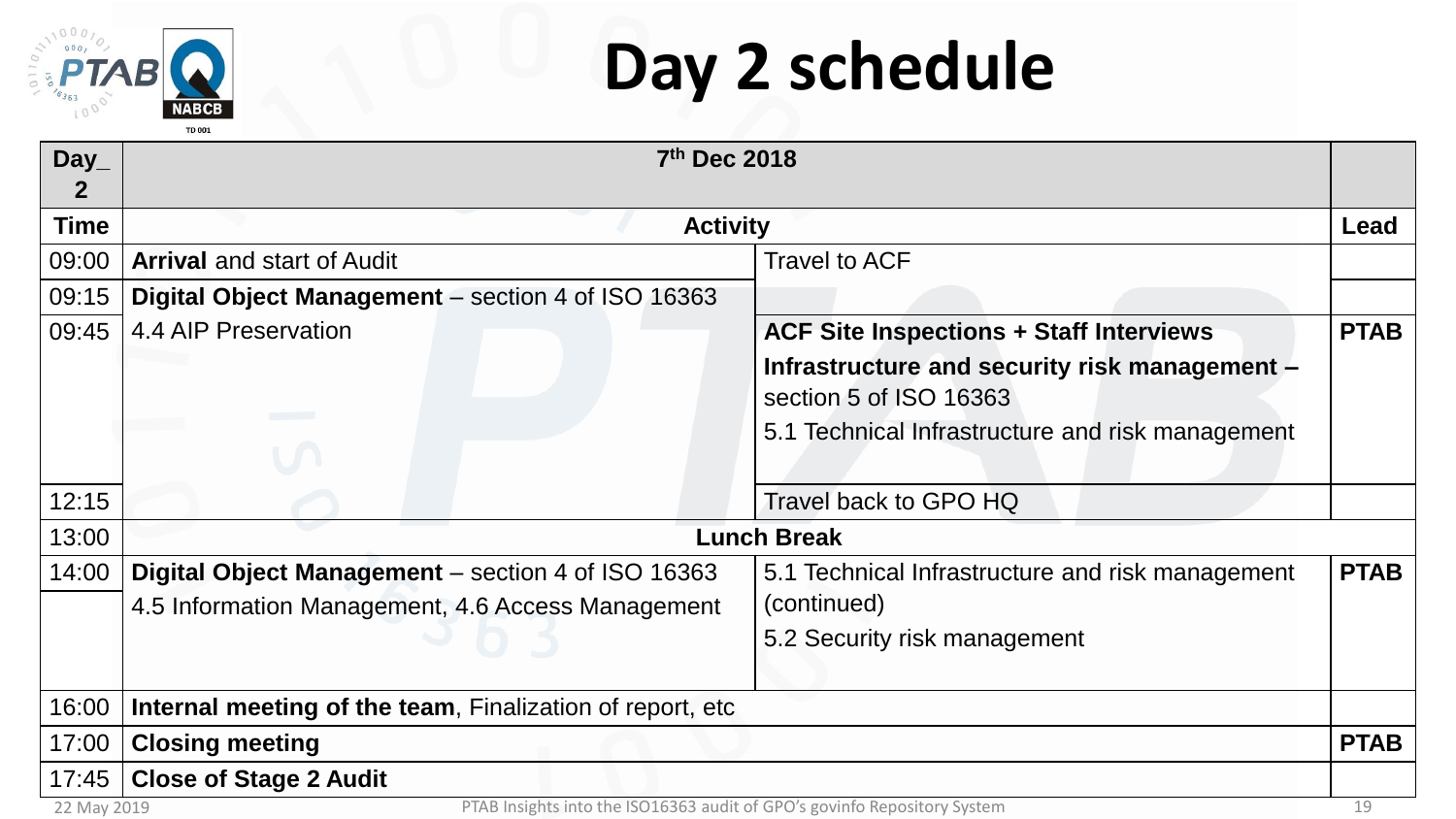

# **Examples of in-depth questioning and examination**

- Demonstration of ingest software
- Interviews with staff about security of electronic signatures
- Interviews with staff regarding creation of metadata and verification of its accuracy
- Frequency of review of risk register
- Investigations about single points of failure, including people
- Further details of Archival Information Package contents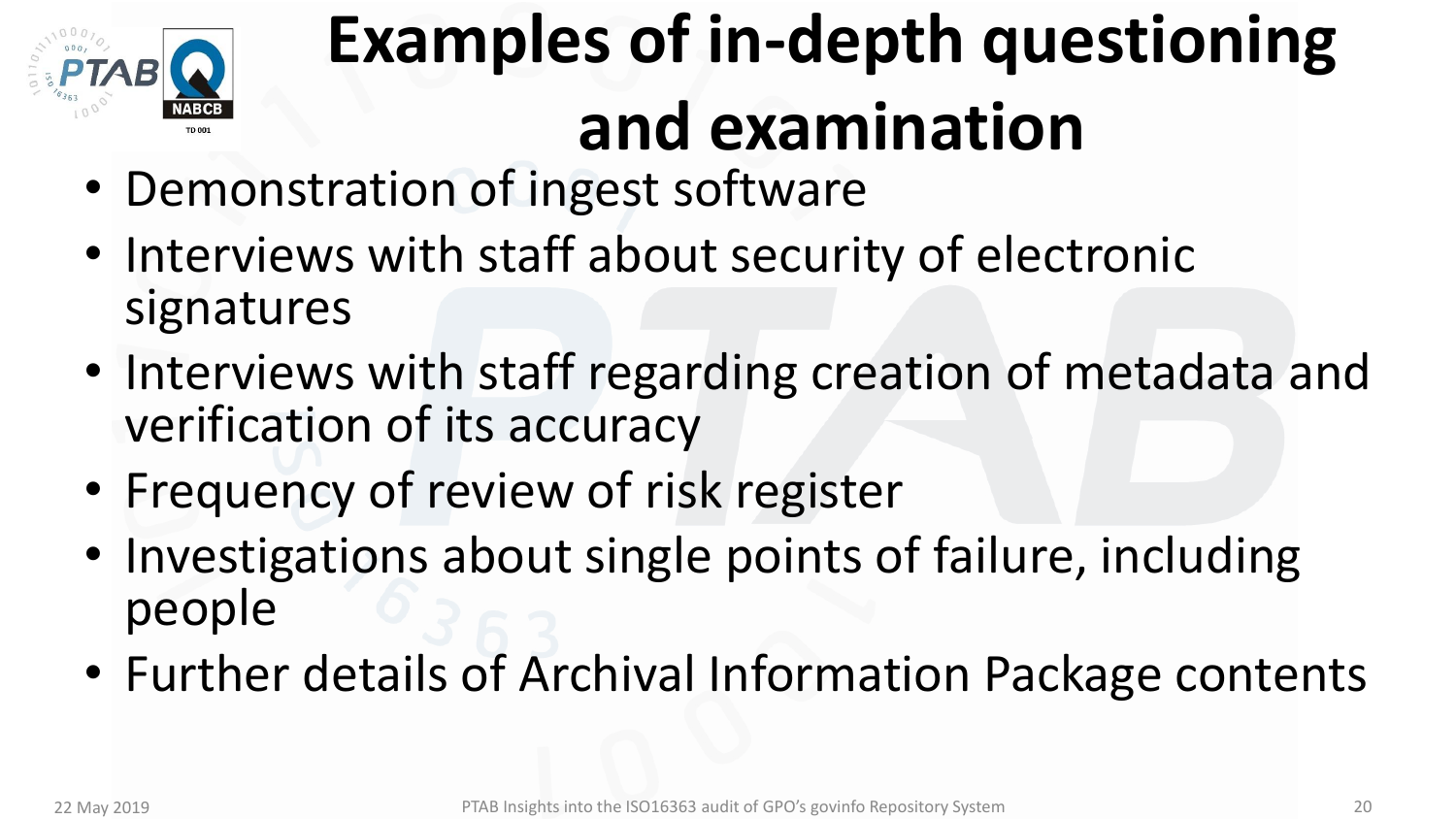

#### **Audit report**

- ISO 17021 provides list of areas the report must cover
- The audit report shall provide an accurate, concise and clear record of the audit to enable an informed certification decision to be made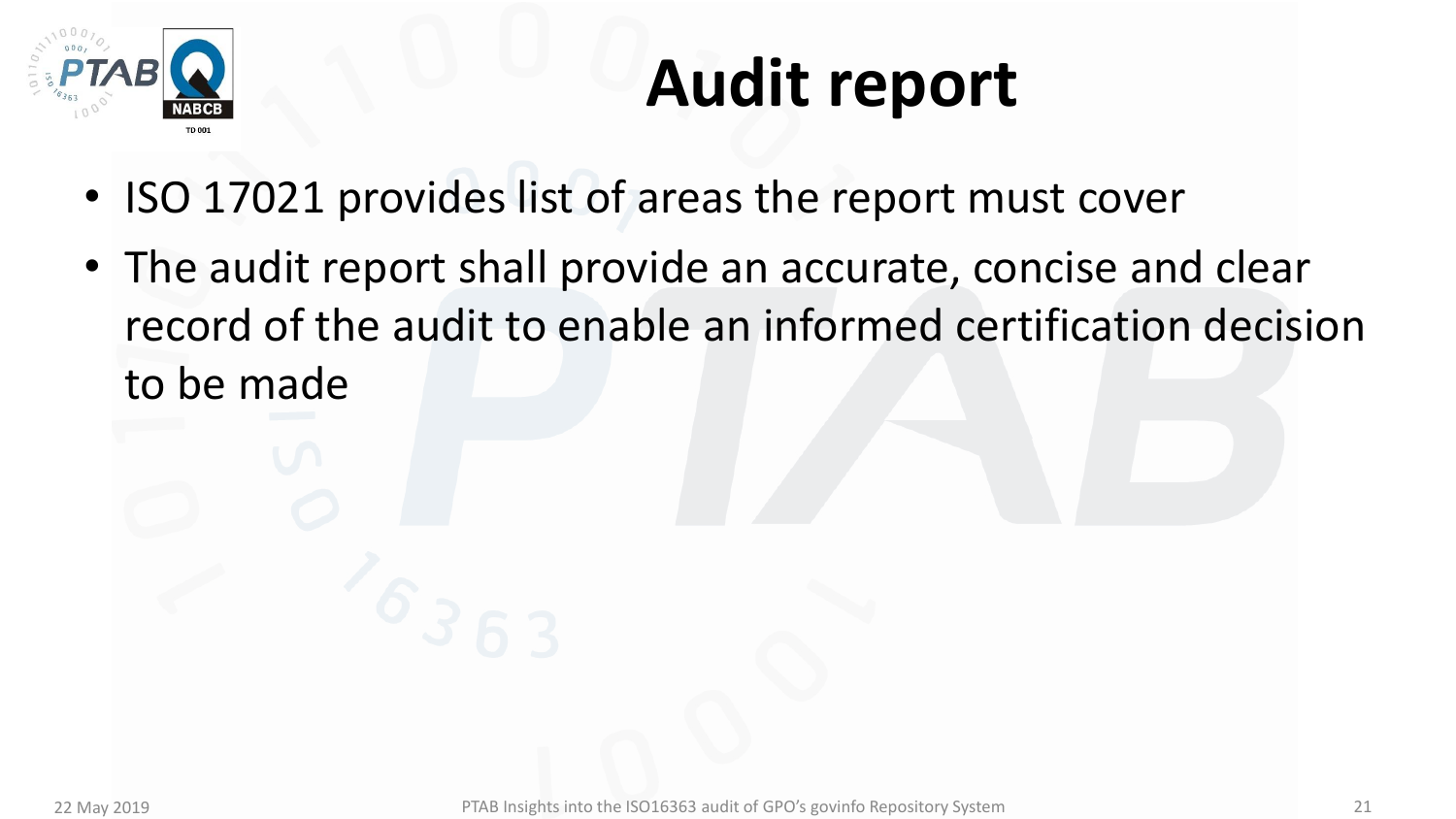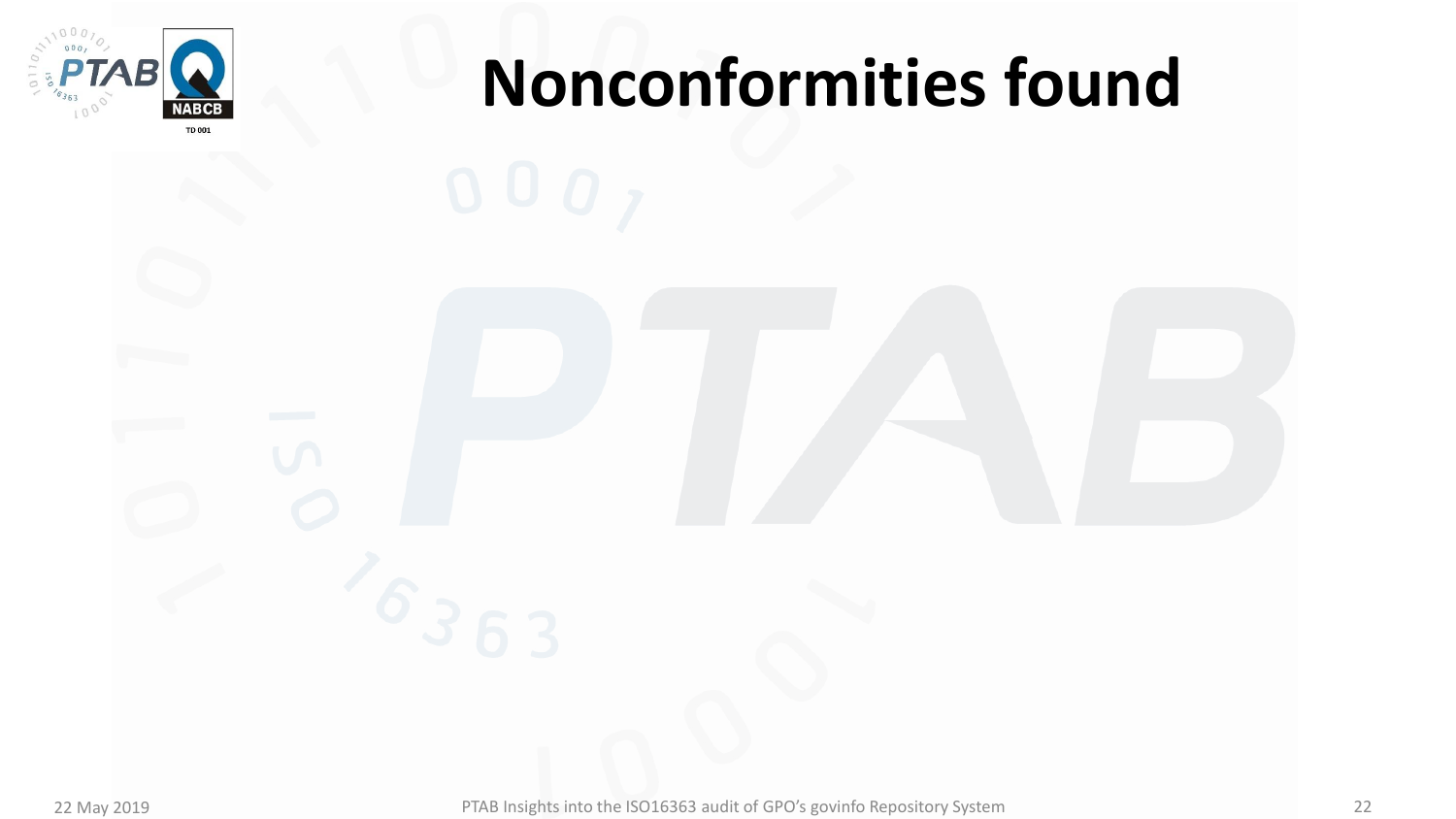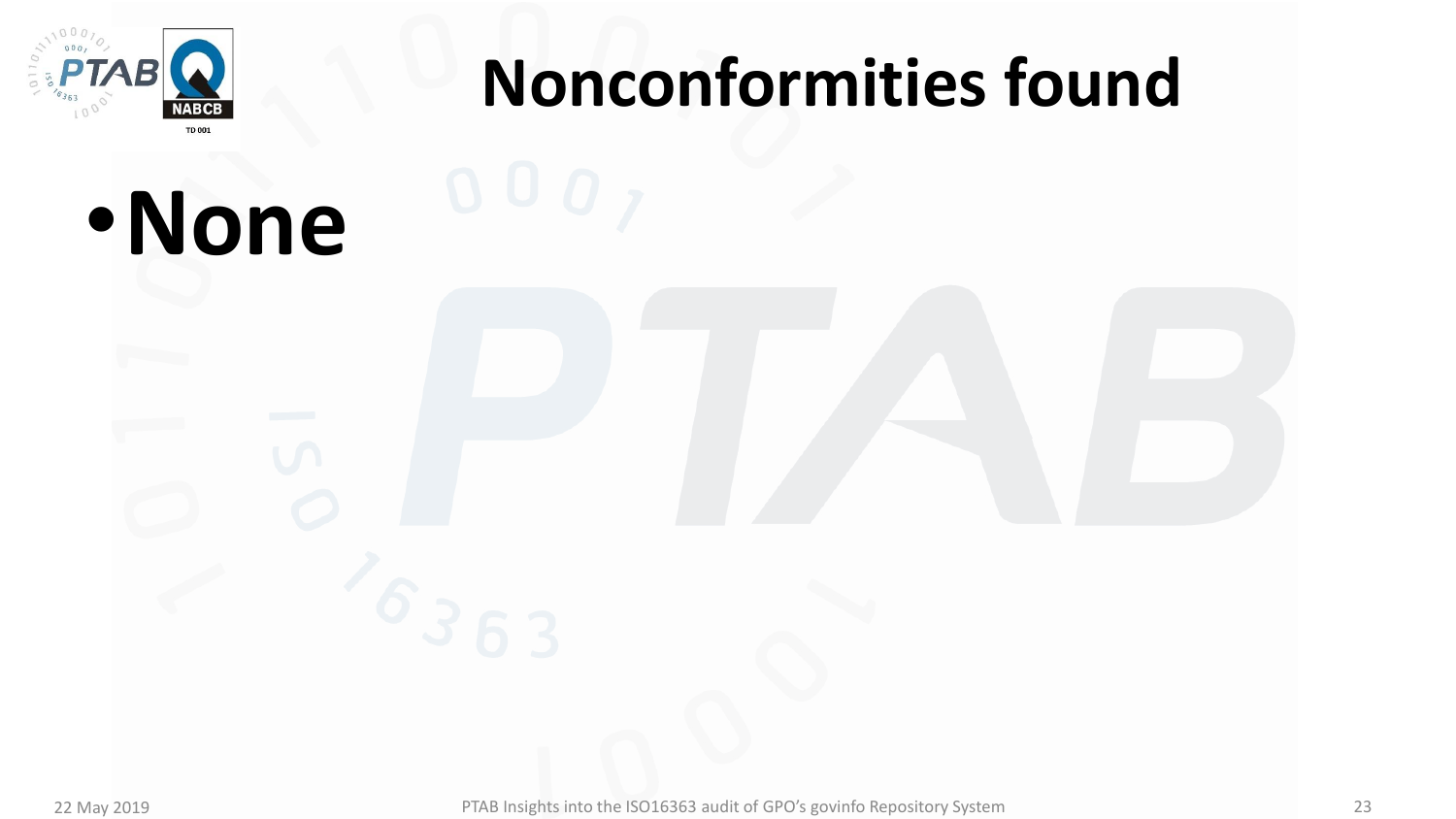

## **Nonconformities found…but**

- This does not mean that the GPO system is perfect
	- All metrics are addressed, but all aspects of every metric for every aspect of the GPO system cannot be covered in any single audit.
	- Using GPO's documentation of the metrics, the auditors identified areas for extended focus.
	- On this basis it was judged that the repository can achieve its aims in terms of preservation
- Recommendations for Improvements
	- Continue to work with Producers to improve standardization of the SIPs submitted.
	- Continue to monitor the impact of multiple software packages used by govinfo to facilitate operation of the system for full integration and most efficient operation of the system.
	- Current preservation system works well for current holdings, but GPO may need to prepare for new publishing paradigms.
- Subsequent audits
	- will examine other aspects
	- may identify changes in systems and/or people which affect certification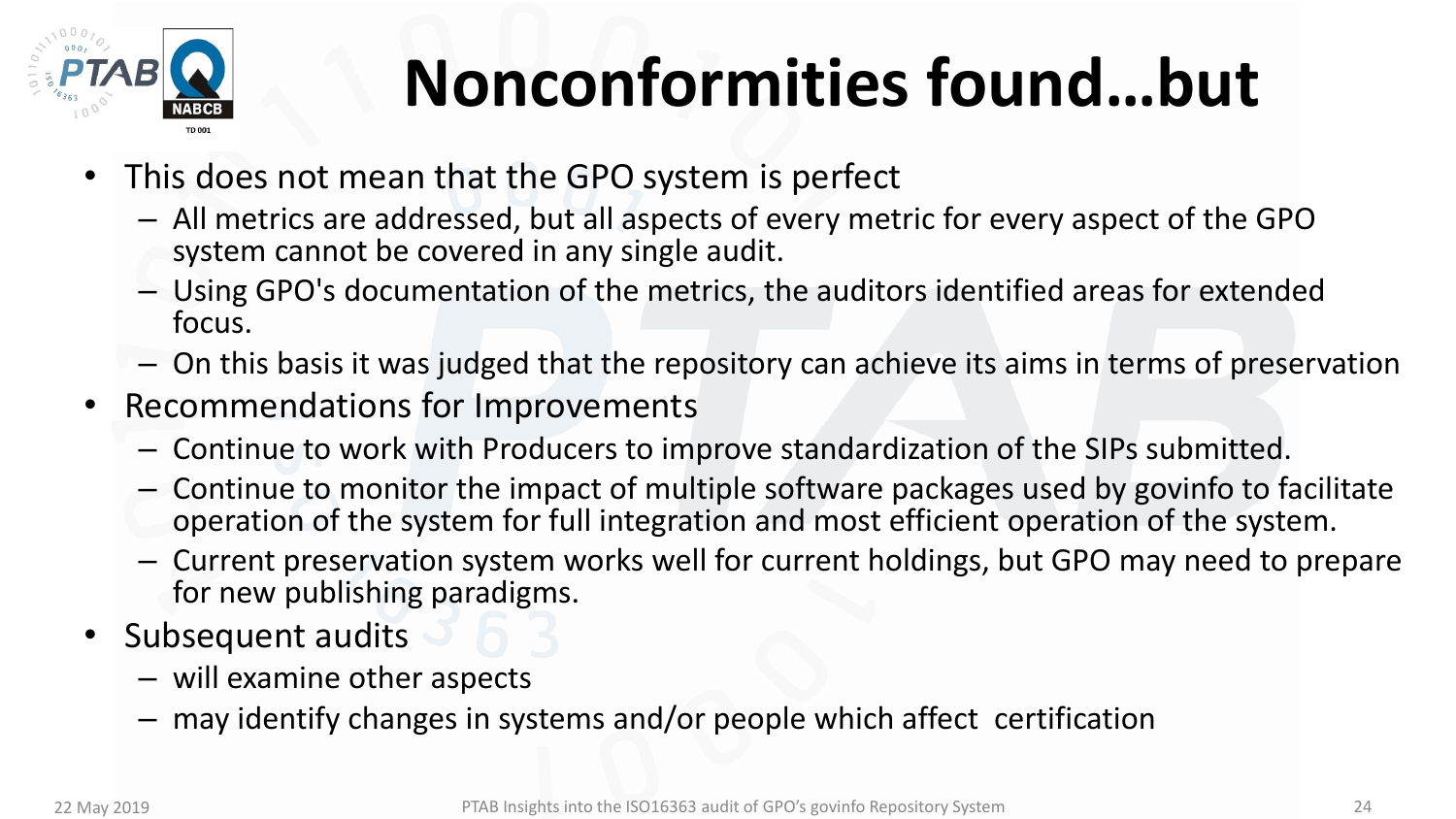

## **Certification decision**

- The actual decision is made by a separate Certification Committee
	- Members of this committee have been isolated from information about the GPO audit in order to maintain impartiality
	- The Audit Report provides information on which the audit decision is taken including
		- comments on the nonconformities and, where applicable, the correction and corrective actions taken by the client;
		- confirmation of the information provided to the certification body used in the application review;
		- confirmation that the audit objectives have been achieved;
	- Also ensures that the Audit Team has followed PTAB's procedures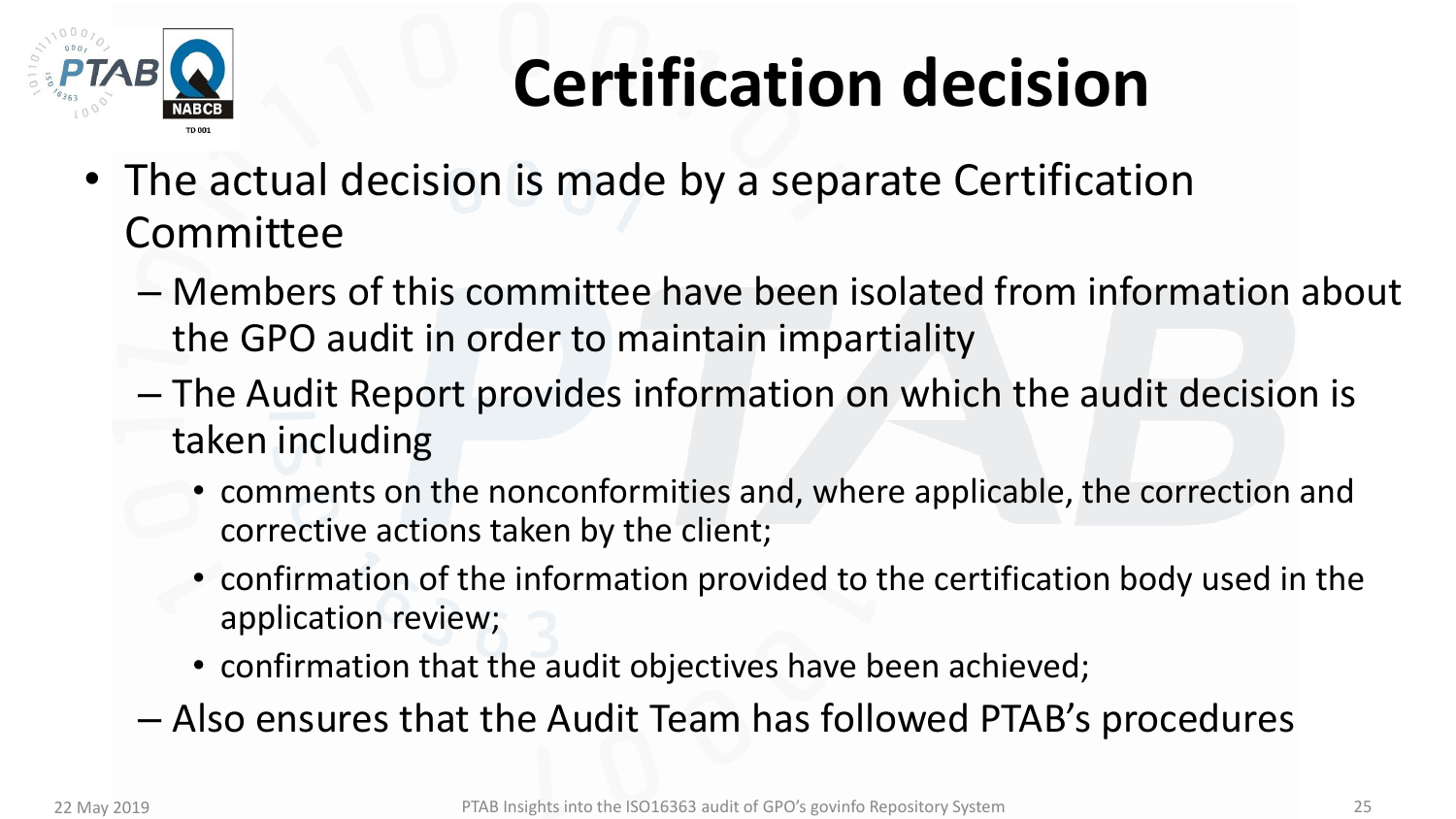

#### **Certification was awarded to GPO**

- Certification Committee decision on 28<sup>th</sup> December 2018
- Email notification
- Physical certificate sent to GPO
- PTAB website recorded the certification to allow validation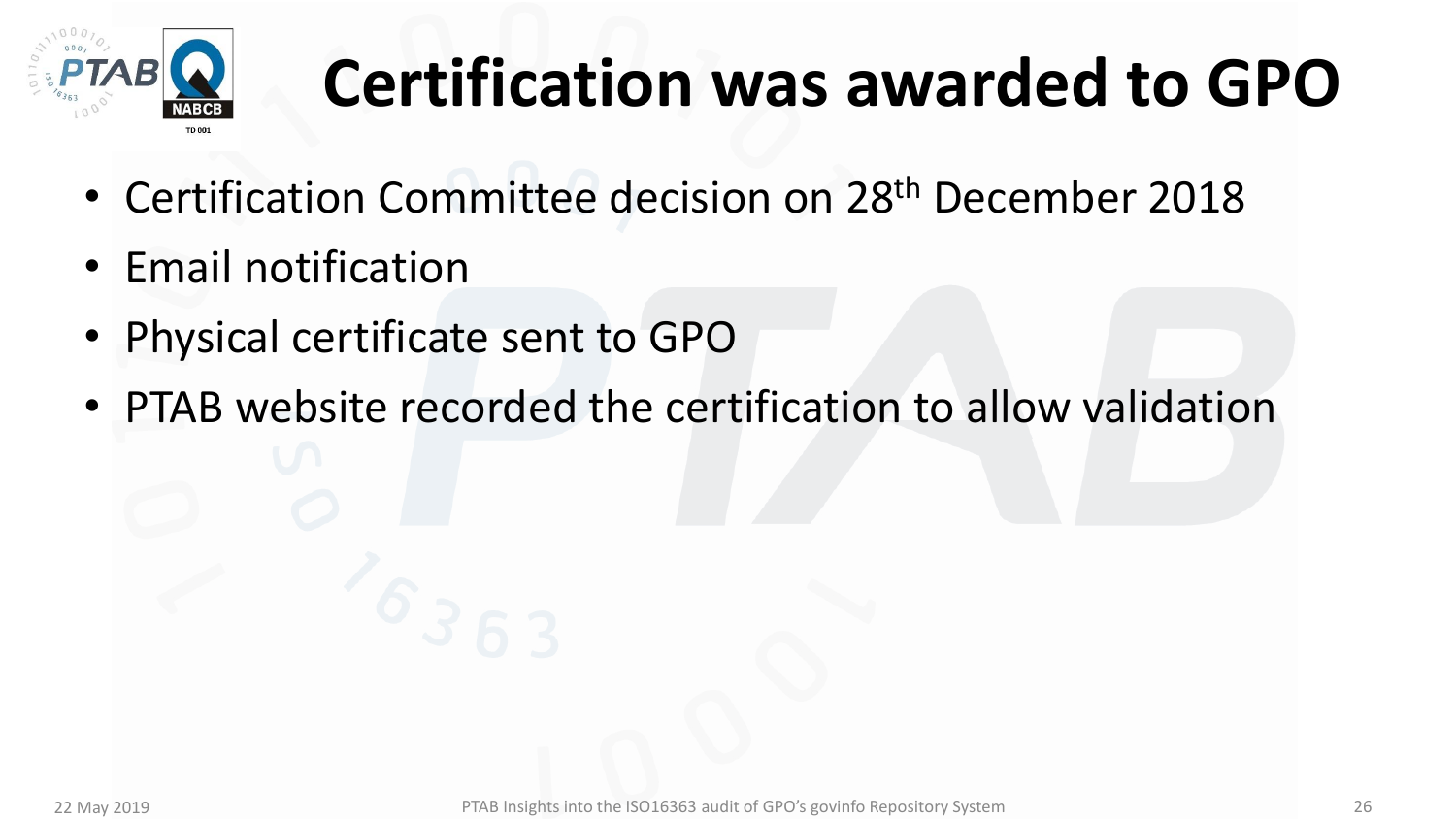

#### **Summary**

- PTAB has been accredited as a Certification Body for ISO 16363
- PTAB's procedures are consistent with ISO 17021 and ISO 16919
- GPO applied for audit and certification for the govinfo repository
- The GPO repository was found to be well designed and implemented and the staff extremely knowledgeable, with no single point of failure
- Certification was awarded so **GPO's govinfo system is now internationally certified as a Trusted Digital Repository and**  demonstrates and reinforces GPO's commitment to its mission of ensuring permanent public access to U.S. Government information through the preservation of content in digital formats.
- For the certification to be maintained, surveillance audits (by 27 Dec 2019 and 2020) and recertification audit (by 27 Dec 2021) must be passed<br>pridit listing this into the ISO16363 audit of GPO's govinfo Repository System 22 May 2019 **PTAB Insights into the ISO16363 audit of GPO's govinfo Repository System** 27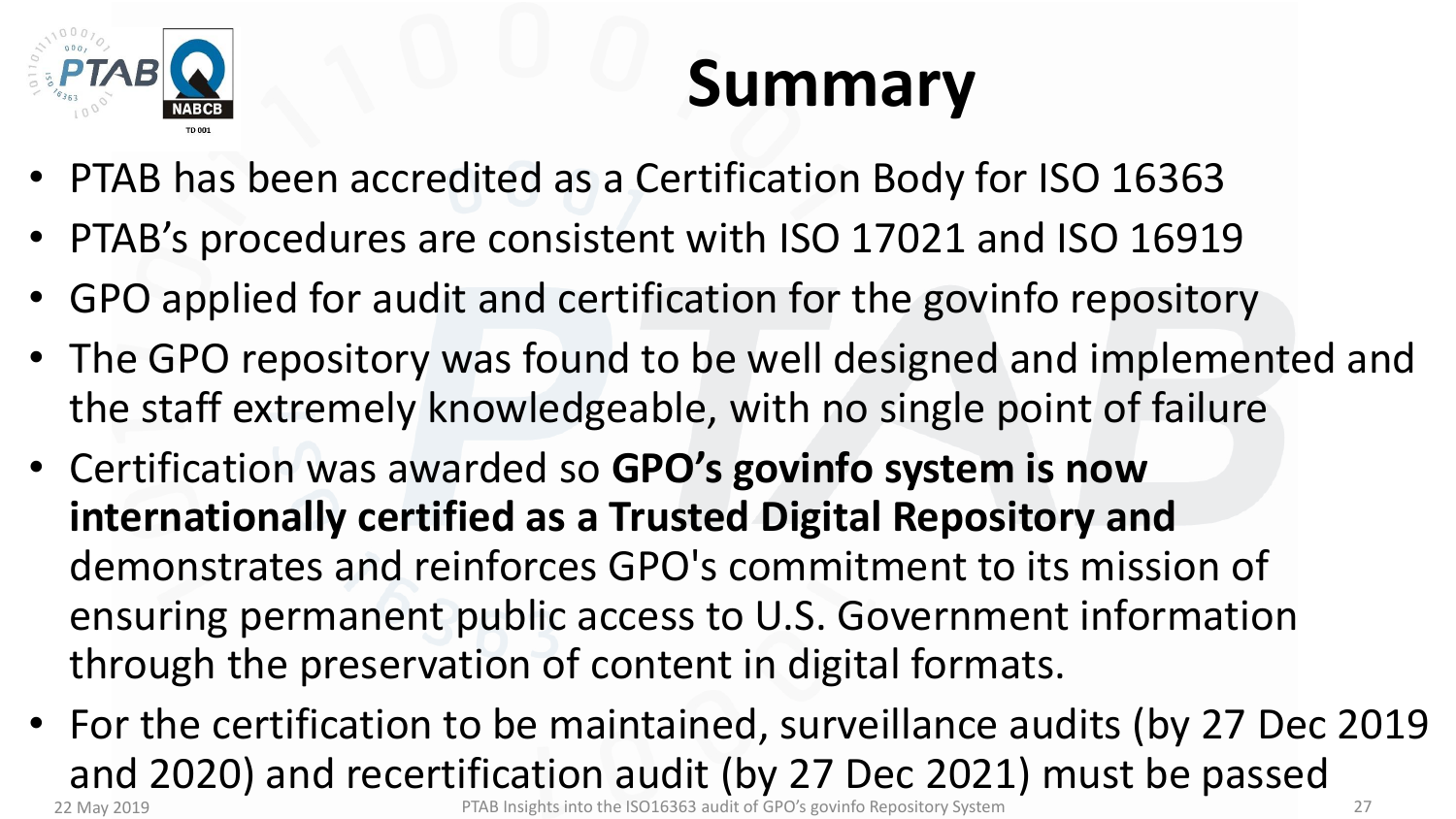

#### **References**

- **ISO/IEC 17021-1:2015** *Conformity assessment -- Requirements for bodies providing audit and certification of management systems -- Part 1: Requirements*, available from [http://www.iso.ch](http://www.iso.ch/)
- **ISO 16363:2012** also known as *Audit and Certification of Trustworthy Digital Repositories*. Magenta Book. Issue 1. September 2011., available from <https://public.ccsds.org/Pubs/652x0m1.pdf> also
- **ISO 14721:2012** also known as *Reference Model for an Open Archival Information System (OAIS)*. Magenta Book. Issue 2. June 2012, available from <https://public.ccsds.org/Pubs/650x0m2.pdf>
- **ISO 16919:2014** also known as *Requirements for Bodies Providing Audit and Certification of Candidate Trustworthy Digital Repositories*. Magenta Book. Issue 2. March 2014, available from <https://public.ccsds.org/Pubs/652x1m2.pdf>
- [GPO certification page on PTAB website, see http://www.iso16363.org/iso](http://www.iso16363.org/iso-certification/certified-clients/united-states-government-publishing-office/)certification/certified-clients/united-states-government-publishing-office/